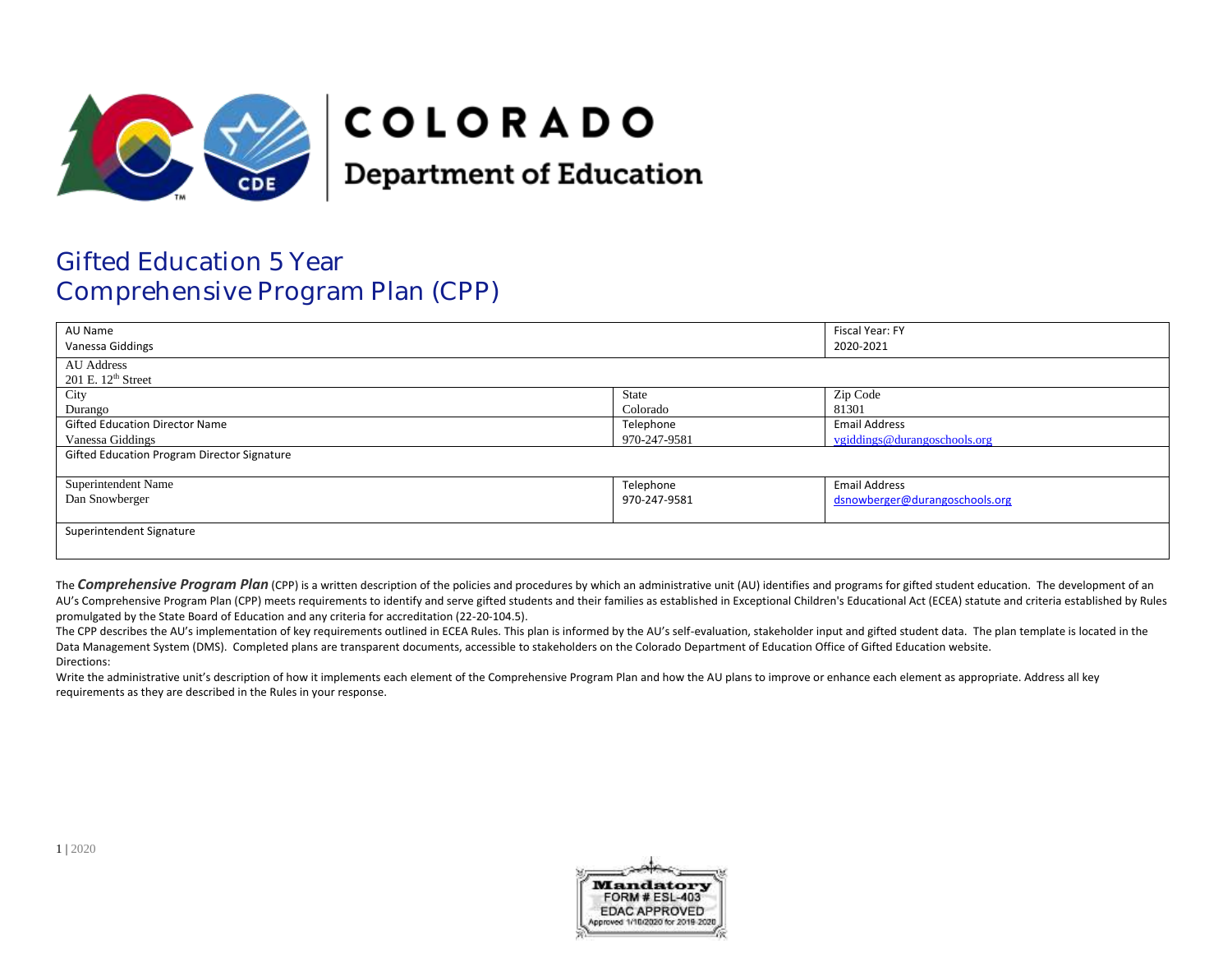|                                                                                                                                                                                                                                                                                                                                                                                                                                                                                                                                                                                                                                                                                                                                                                                                                                                                                                                                                                                                                                                                                                                                | Please describe how the element is currently implemented in the AU. Address every article of law in each element.                                                                                                                                                                                                                                                                                                                                                                                                                                                                                                                                                                                                                                                                                                                                                                                                                                                                                                                                                                                                                                                                                                                                                                                                                                                                                                                                                                                                                                                                                                                                                                                                                                                                                                                                                                                                                                                                                                                                                                                                                                                                                                                                                                                                                                                                                                                                                                                                                                                                                                                                                                                                                                                                                                                                                                                                                                                                                                                                                                                                                                       | If the AU plans to shift practices over the next five<br>years, use the following to explain:<br>Describe the specific action steps (activities,<br>$\bullet$<br>strategies) the AU will take<br>Identify the data, policies and procedures,<br>$\bullet$                                                               |
|--------------------------------------------------------------------------------------------------------------------------------------------------------------------------------------------------------------------------------------------------------------------------------------------------------------------------------------------------------------------------------------------------------------------------------------------------------------------------------------------------------------------------------------------------------------------------------------------------------------------------------------------------------------------------------------------------------------------------------------------------------------------------------------------------------------------------------------------------------------------------------------------------------------------------------------------------------------------------------------------------------------------------------------------------------------------------------------------------------------------------------|---------------------------------------------------------------------------------------------------------------------------------------------------------------------------------------------------------------------------------------------------------------------------------------------------------------------------------------------------------------------------------------------------------------------------------------------------------------------------------------------------------------------------------------------------------------------------------------------------------------------------------------------------------------------------------------------------------------------------------------------------------------------------------------------------------------------------------------------------------------------------------------------------------------------------------------------------------------------------------------------------------------------------------------------------------------------------------------------------------------------------------------------------------------------------------------------------------------------------------------------------------------------------------------------------------------------------------------------------------------------------------------------------------------------------------------------------------------------------------------------------------------------------------------------------------------------------------------------------------------------------------------------------------------------------------------------------------------------------------------------------------------------------------------------------------------------------------------------------------------------------------------------------------------------------------------------------------------------------------------------------------------------------------------------------------------------------------------------------------------------------------------------------------------------------------------------------------------------------------------------------------------------------------------------------------------------------------------------------------------------------------------------------------------------------------------------------------------------------------------------------------------------------------------------------------------------------------------------------------------------------------------------------------------------------------------------------------------------------------------------------------------------------------------------------------------------------------------------------------------------------------------------------------------------------------------------------------------------------------------------------------------------------------------------------------------------------------------------------------------------------------------------------------|-------------------------------------------------------------------------------------------------------------------------------------------------------------------------------------------------------------------------------------------------------------------------------------------------------------------------|
| <b>Exceptional Children's</b><br><b>Education Act Program</b><br><b>Element</b>                                                                                                                                                                                                                                                                                                                                                                                                                                                                                                                                                                                                                                                                                                                                                                                                                                                                                                                                                                                                                                                |                                                                                                                                                                                                                                                                                                                                                                                                                                                                                                                                                                                                                                                                                                                                                                                                                                                                                                                                                                                                                                                                                                                                                                                                                                                                                                                                                                                                                                                                                                                                                                                                                                                                                                                                                                                                                                                                                                                                                                                                                                                                                                                                                                                                                                                                                                                                                                                                                                                                                                                                                                                                                                                                                                                                                                                                                                                                                                                                                                                                                                                                                                                                                         | and/or research that supports the specific<br>steps that were selected<br>Identify who is responsible for implementing<br>these actions steps<br>Provide a timeline for implementation with<br>specific benchmarks and dates<br>Identify the measures used to assess the<br>$\bullet$<br>success of the proposed action |
| <b>Procedures for Parent.</b><br><b>Family, and Student</b><br>Engagement $12.02(2)(a)$<br>$12.02(2)(a)(i)$ The program<br>plan shall describe how the<br>AU implements parent,<br>family, and student<br>engagement and<br>communication with regard<br>to gifted education<br>programs that include, but<br>are not limited to: how<br>parents are informed about<br>access to identification<br>procedures; ways to<br>educate parents and<br>families about giftedness or<br>parenting gifted students;<br>information about<br>involvement and progress<br>reporting; what<br>programming options are<br>available to match student<br>strengths and challenges;<br>information about<br>concurrent enrollment; how<br>to be involved in college<br>and career planning;<br>primary languages in the<br>AU, and ways parents and<br>families may participate in<br>the school community.<br>12.02(2)(a)(ii) In multi-<br>district AUs and BOCES,<br>methods of engagement<br>and communication may<br>vary based upon individual<br>district procedures, but<br>each district must have a<br>plan for parent, family, and | Durango 9-R values and seeks two-way communication with all stakeholders, including the<br>families of gifted students. In order to inform and gain feedback from parents about<br>identification processes, parenting and educating gifted children, programming options, college<br>and career planning, and family involvement, the District uses the district website, parent<br>handbook, an advisory council, and parent meetings at schools sites with the GT Program<br>Facilitator. Additionally, information about involvement and progress reporting, concurrent<br>enrollment, and college and career planning happen in site-based Gifted and Talented parent<br>meetings and Advanced Learning Plan meetings with individual families. Predominant avenues<br>of communication include (but are not limited to): Websites, Parent Advisory Council, Parent<br>Brochures and Literature, Parent Meetings, Advanced Learning Plan Meetings, Faculty<br>Meetings, Professional Development Meetings. The website and brochures have been<br>translated into Spanish, and each webpage has a link for translation through Google<br>Translation Services. GT District and school personnel contact information are also posted for<br>access by the public. Our application for the Early Access Program is posted in the local paper<br>and is available to parents via the Early Childhood Coordinator's office and the district website.<br>The GT Program Identification handbook is available on the district website. The GT Program<br>uses a Google Share drive to house all program documents, including permission to test<br>letters, talent pool letters, universal screening notifications, annual ALP and transition meeting<br>letters, among other documents. The GT Program also utilizes Infinite Campus to<br>communicate via email and text to families and GT students. Each campus also utilizes GT<br>Program Bulletin Board to share information about the GT Program.<br>The GT Program partners with SWGT, the SWCO CAGT affiliate, in order to advocate for<br>gifted students and to share information with GT families across the region, not only within<br>Durango School District 9-R, through enrichment fairs, roundtable, discussions, and mini-<br>conferences. The GT Program works in conjunction with SWGT to provide family-specific<br>trainings on in-demand topics such as 2E, social-emotional needs of Gifted, and<br>"Understanding the ALP Process." Annual GT Program Meetings also provide an overview of<br>the status of the GT Program to families. The GT Program also reports to the DAAC (district<br>academic accountability committee) on a monthly basis throughout the school year. Each<br>school provides a presentation about the GT Program on "Back-to-School Night" at each<br>campus. The GT Program also hosts monthly GTPAC meetings to gather input from the GT<br>community. An annual GT Program survey is administered to students, families, teachers, and<br>administration with the goal of gathering feedback to inform the biennial action plan of the<br>GTPAC. |                                                                                                                                                                                                                                                                                                                         |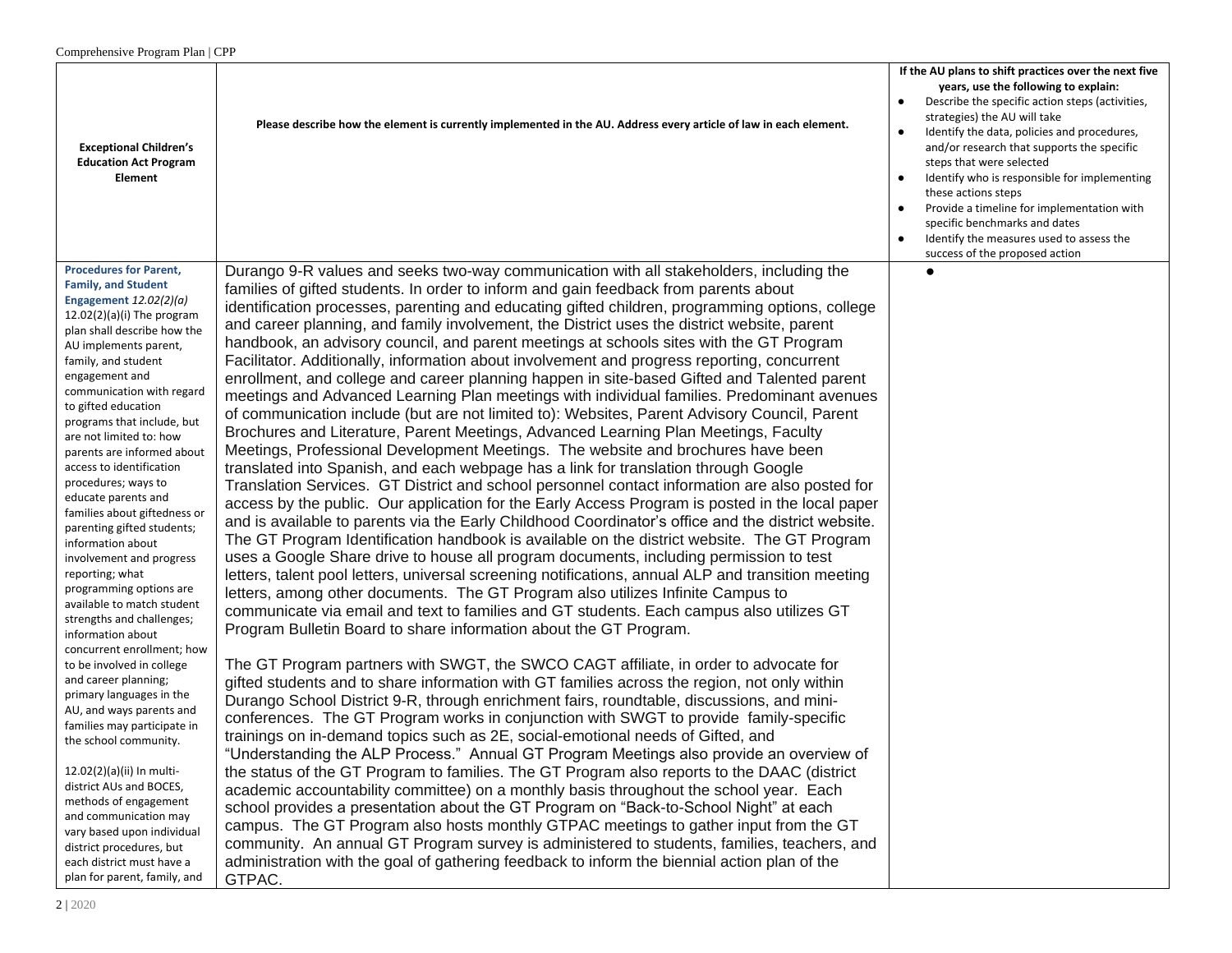| student communication and        | Opportunities also exist in varied forms at each school level. Schools will update GT families       |           |
|----------------------------------|------------------------------------------------------------------------------------------------------|-----------|
| engagement.                      |                                                                                                      |           |
|                                  | on their students' progress reports at least two times per year. This may occur during a             |           |
|                                  | combination of parent conferences, informal/formal meetings, email updates, reporting                |           |
|                                  | periods, etc.                                                                                        |           |
|                                  |                                                                                                      |           |
|                                  |                                                                                                      |           |
|                                  | Durango School District 9-R offers many options for students to be involved in concurrent            |           |
|                                  | enrollment or college-level classes. Information about these opportunities is available online,      |           |
|                                  | and high school academic advisors work with GT students to understand their options and              |           |
|                                  | available programming supports. All programming is based on students' identified strengths.          |           |
|                                  | Flexible grouping at the elementary level supports extended learning. Secondary schools offer        |           |
|                                  |                                                                                                      |           |
|                                  | honors and accelerated courses for students in their strength areas with goals supported by          |           |
|                                  | their ALPs.                                                                                          |           |
| <b>Definition of "Gifted</b>     | Durango 9-R's definition of a gifted student is aligned with the definition provided by Colorado     |           |
| Student" 12.02(2)(b)             | Department of Education:                                                                             |           |
| $12.02(2)(b)$ The program        |                                                                                                      |           |
| plan shall include a written     |                                                                                                      |           |
| definition that is the same      | "Gifted students" are persons between the ages of five and twenty-one whose abilities, talents,      |           |
| as or substantially similar to   | and potential for accomplishment are so exceptional or developmentally advanced that they            |           |
| the definition of "gifted        |                                                                                                      |           |
| student" specified in            | require special provisions to meet their educational programming needs. Children under five          |           |
| section 12.01(16) of these       | who are gifted may also be provided with early childhood special educational services.               |           |
| Rules. This definition shall     |                                                                                                      |           |
| serve as the basis for the       | Gifted students include gifted students with disabilities (i.e. twice-exceptional) and students      |           |
| implementation of all other      |                                                                                                      |           |
| program plan elements            | with exceptional abilities or potential from all socio-economic and ethnic, cultural populations.    |           |
| described below.                 | Gifted students are capable of high performance, exceptional production, or exceptional              |           |
|                                  | learning behavior by virtue of any or a combination of these areas of giftedness:                    |           |
|                                  |                                                                                                      |           |
|                                  |                                                                                                      |           |
|                                  | General or specific intellectual ability                                                             |           |
|                                  | Specific academic aptitude                                                                           |           |
|                                  | Creative or productive thinking                                                                      |           |
|                                  | Leadership abilities                                                                                 |           |
|                                  |                                                                                                      |           |
|                                  | Visual arts, performing arts, musical or psychomotor abilities                                       |           |
| <b>Identification Procedures</b> | Durango 9-R seeks equitable and equal access to gifted and talented services for all qualifying      | $\bullet$ |
| 12.02(2)(c)                      | students. The purpose of the assessment process is to recognize a student's exceptional              |           |
| The program plan shall           | abilities or potential, interests, and needs in order to guide student instruction and               |           |
| describe the assessment          | individualized planning and programming. We make continuous attempts to see that students            |           |
| process used by the AU for       |                                                                                                      |           |
| identifying students who         | identified as gifted reflect the diversity of the local community in terms of gender, ethnicity, and |           |
| meet the definition              | socioeconomic status.                                                                                |           |
| specified in section             |                                                                                                      |           |
| $12.01(16)$ and for              | Three "Guiding Questions" are used throughout the process of identifying students: Is the            |           |
| identifying the educational      |                                                                                                      |           |
| needs of gifted students.        | student's skill level/ability significantly above peers the same age? If so, does the student        |           |
| The assessment process           | require intense or sustained resources, adaptations, or acceleration beyond those generally          |           |
| shall recognize a student's      | available in the regular classroom setting in order to demonstrate continued progress                |           |
| exceptional abilities or         | commensurate with his/her ability? Does the information available from multiple sources of           |           |
| potential, interests, and        | data indicate the presence of giftedness as defined by state and district guidelines?                |           |
| needs in order to guide          |                                                                                                      |           |
| student instruction and          |                                                                                                      |           |
| individualized planning and      |                                                                                                      |           |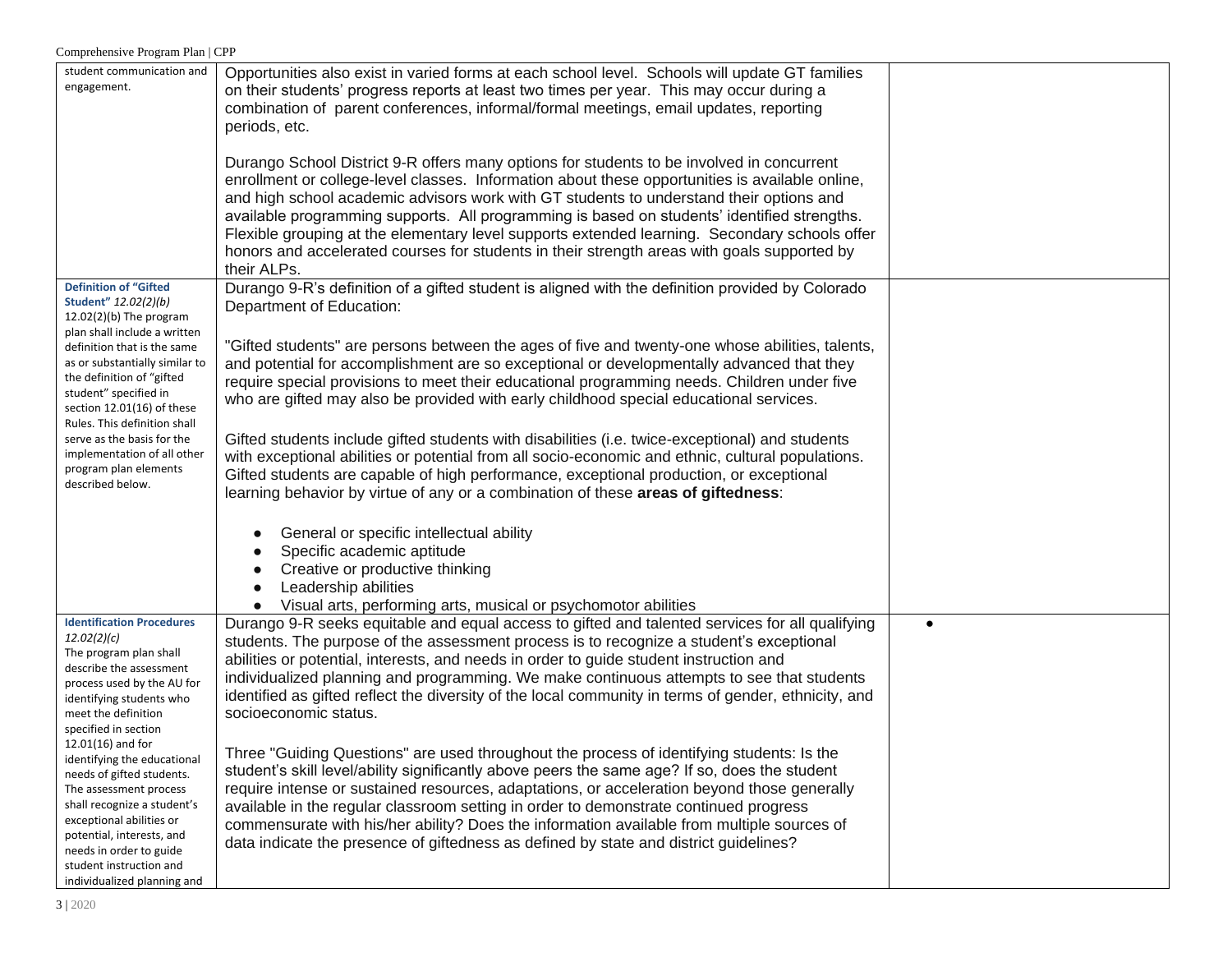programming. In traditionally underrepresented student groups and visual/music/performing arts student groups or talent pools, identification may require the collection of student information over time, using additional data points from a response to intervention approach, or additional assessment. The AU identification procedures shall include, but need not be limited to:

12.02(2)(c)(i) A method(s) to ensure equal and equitable access for all students. The program plan shall describe the efforts that the AU will make to identify gifted students from all populations, including preschool (if applicable) through twelfth grade students, minority students, economically diverse students, culturally diverse students, students with limited English proficiency and children with disabilities;

12.02(2)(c)(ii) Referral procedures that seek referrals from a variety of sources, and screening procedures used for conducting identification assessment. Every AU is strongly encouraged to include optional universal screening in identification procedures;

12.02(2)(c)(iii) A time line of no more than 30 school days after a referral to determine whether a student will continue with formal identification

GT Facilitators work in general education classrooms and/or with small groups of students to identify potential and conduct universal screening lessons such as KOI. Every second grader in Durango 9-R is screened with the CogAT in late winter. All sixth graders are screened using the NNAT3 in the fall. GT Referrals are accepted from parents, teachers, peers, community members, and students throughout the year. The GT Program provides annual training on identification and GT characteristics to all building facilitators, including information regarding underserved populations. Durango 9-R's identification rate for GT has been at 5.1%, with significant underrepresentation for non-dominant populations including Native American, Hispanic-Latinx, low SES, ELL, and 2E. Our demographics for our GT population do not match our district demographics, yet we are improving through increased training and screenings. The GT Facilitators partner with ELD teachers to identify students who demonstrate accelerated growth, as measured by ACCESS. ACCESS scores are utilized to generate referrals and as qualifying data, as per updated state guidance. Durango 9-R includes the use of portfolios and performances as evidence for exceptionality for identification purposes, as well as the use of local norms to widen the reach of the talent pool for under-represented populations. Students may also be flagged for further consideration by standardized assessment scores in the top 5-10% percentiles (nationally, state, and/or locally normed).

After a student has been referred, current test scores, including universal screening data, are collected and the need for additional testing will be determined. If more testing is warranted, a Permission to Test letter will need to be signed by the parent/guardian and returned to the school. A variety of assessment tools are used to collect information when a student's performance or potential are advanced compared to age peers. The results of testing and next steps will be communicated to parents/guardians within 30 days of permission to test.

Quantitative and qualitative measures are utilized to determine if a student meets the criteria for gifted identification **and** to build a student profile of strengths and interests. Durango 9-R uses CMAS, SMI, SRI and other assessments including the IOWA, STAR, Gates, and iReady, TOMAGS, and the K-BIT to determine achievement levels. The Early Access Program utilizes additional assessments, identified in the Early Access Addendum.

Assessment data from standardized, norm- referenced creativity tests may also be used to determine if a student demonstrates gifted ability in the area of creativity. Creative aptitude is demonstrated by a student scoring in the 95th percentile or above on norm-referenced creativity tests such as the Torrance Tests of Creative Thinking (TTCT) or the Profile of Creative Abilities (PCA). To aid in identifying students who do not score at or above the 95th percentile on cognitive or achievement measures, creativity tests may be useful in building a body of evidence for formal identification, because the tests add validity to observed creative characteristics.

Through the use of behavior and characteristics scales, such as the *Scales for Identifying Gifted Students* (SIGS), *Gifted Evaluation Scale* (GES), and the *Gifted Rating Scales* (GRS), educators and parents can observe students in multiple settings. Characteristics such as leadership, motivation, memory, reasoning, creativity and sense of humor become a focus rather than academic aptitude. Durango School District 9R recognizes that different genders,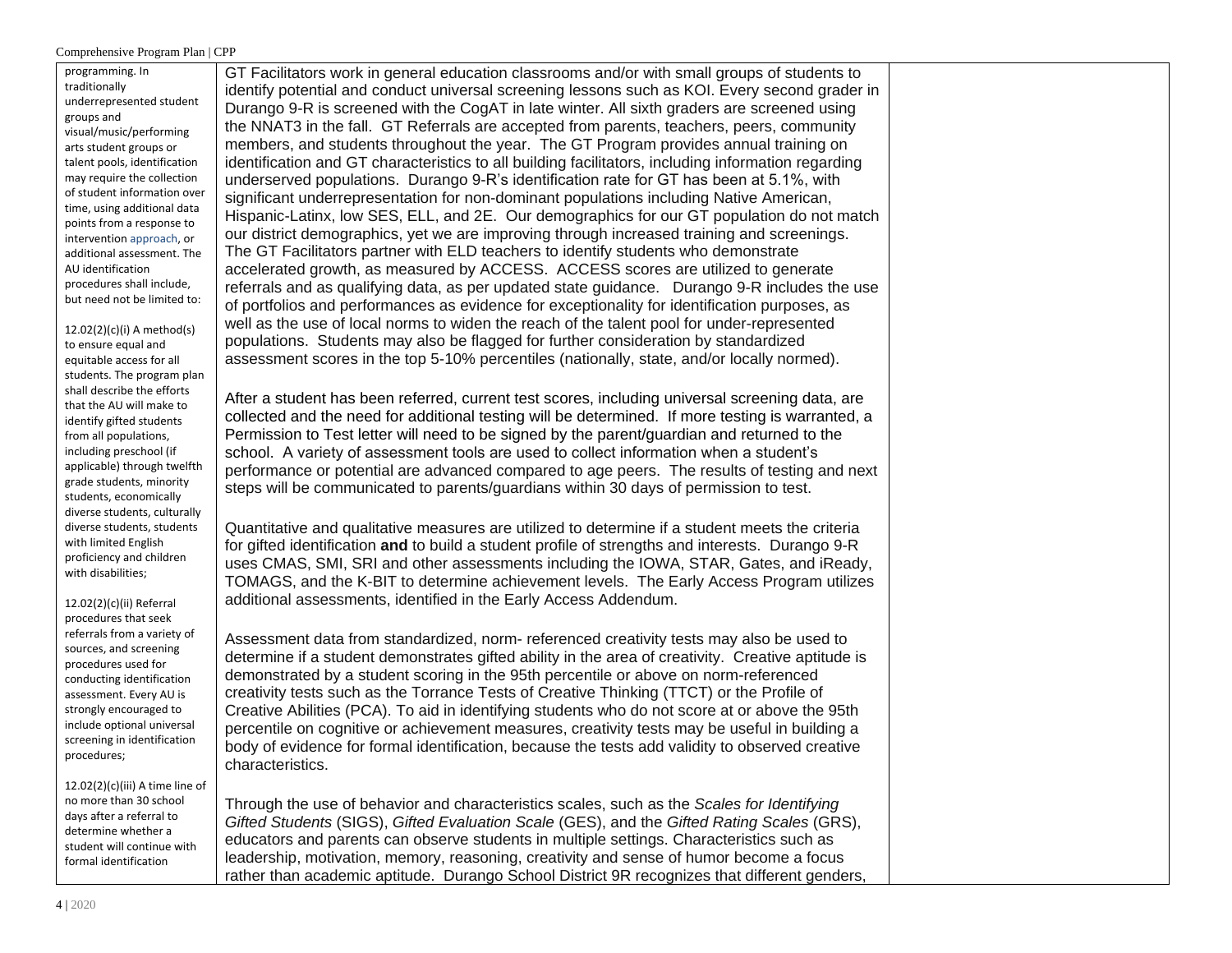| assessment, or will receive<br>talent pool designation;<br>12.02(2)(c)(iv)<br>Implementation of<br>assessments that align with<br>the purpose of identifying                                                                                                                                                                              | cultures, races, ethnicities, and social designations have various ways of communicating that<br>may impact an observer's perspective regarding behaviors that constitute giftedness (NAGC,<br>2008). Norm-referenced observation scales are used as qualifying data for gifted identification.<br>These scales are a valid and reliable way for educators and parents to evaluate gifted behavior<br>and characteristics.                                                                                                                                                                                                                                                                                                                                                                                                                                                                                                                                                                |  |
|-------------------------------------------------------------------------------------------------------------------------------------------------------------------------------------------------------------------------------------------------------------------------------------------------------------------------------------------|-------------------------------------------------------------------------------------------------------------------------------------------------------------------------------------------------------------------------------------------------------------------------------------------------------------------------------------------------------------------------------------------------------------------------------------------------------------------------------------------------------------------------------------------------------------------------------------------------------------------------------------------------------------------------------------------------------------------------------------------------------------------------------------------------------------------------------------------------------------------------------------------------------------------------------------------------------------------------------------------|--|
| exceptionality in the<br>categories of giftedness,<br>and in traditionally<br>underrepresented<br>populations. The AU may<br>choose local assessment<br>tools from the<br>Department's chart of<br>common and varied<br>assessment tools used in<br>identification;                                                                       | The assessment process for identifying students with Specific Talent Aptitudes in Visual Arts,<br>Performing Arts, Musical, Dance or Psychomotor Abilities, Creative or Productive Thinking,<br>Leadership Ability includes a review of a student's body of evidence by a team consisting of GT<br>facilitators/liaisons, the district GT Specialist, in collaboration with classroom teachers and<br>other school personnel who work with the student. Some students, including Twice-<br>Exceptional, second language learners, and children from low income backgrounds may show<br>evidence of exceptional ability in other ways.<br>Examples of performance evaluation may include:                                                                                                                                                                                                                                                                                                  |  |
| $12.02(2)(c)(v)$ Collection of<br>data for a body of evidence<br>that includes, but is not<br>limited to: assessment<br>results from multiple<br>sources and multiple types<br>of data (i.e. qualitative and<br>quantitative data about<br>achievement, cognitive<br>ability, performance, parent<br>and teacher input,<br>motivation and | <b>Juried Performance:</b> Students often participate in events within school or outside of school<br>that are judged and evaluated. Students receive some type of rating based on their<br>performance. Data from a valid and reliable juried performance may be considered as<br>qualifying evidence if the jury consists of a team of experts in the field. An example of such a<br>performance would be a student selected for a statewide choral group or debate team.<br>Contest/Competition: Many contests and competitions are available to students within school<br>or outside of school. Top placement in a regional, state or national competition may be<br>considered as a qualifying measurement for gifted identification. An example of such a                                                                                                                                                                                                                           |  |
| observations of gifted<br>characteristics/behaviors).<br>The body of evidence<br>contains data to identify the<br>strength area defined in the<br>definition of gifted children<br>and determine appropriate<br>programming services.<br>These same categories are<br>used in data collection and<br>for developing the ALP;              | performance would be a student finishing first in a state science fair or Future Business<br>Leaders of America (FBLA) categorical competition.<br><b>Portfolio:</b> Over time, some students develop a portfolio of work that might be evaluated by a<br>team of experts in the field. The advanced/distinguished rating of a portfolio may be considered<br>as qualifying evidence for gifted identification. A valid and reliable rubric is used in the<br>evaluation of a portfolio to ensure consistency and equal opportunity. An example would be a<br>collection of a student's artwork throughout elementary school and the portfolio being<br>evaluated by a committee of district art teachers and local artists.                                                                                                                                                                                                                                                              |  |
| $12.02(2)(c)(vi)$ A review<br>team procedure; and that<br>includes at least one person<br>trained or endorsed in<br>gifted identification and<br>programming;<br>12.02(2)(c)(vii) A review<br>team procedure for<br>determining identification<br>or a talent pool designation                                                            | All data, including achievement, cognitive ability, behaviors and characteristics, and<br>performance evaluation are added to the Body of Evidence. Information collected is<br>confidential. The Body of Evidence is presented by the site-based or district GT Facilitator to<br>the GT Review Team to make an identification determination. In addition to the building and/or<br>district GT facilitator, the team may also include the school counselor, classroom teacher,<br>and/or education specialists. The review team meets to determine if the student's needs<br>exceed those which can be met in the classroom, and if the student is eligible for gifted<br>educational services. If a student is identified as gifted in General Intellectual Ability, Specific<br>Academic Aptitude, or in a Talent Area, an ALP will be written to align with strength areas. The<br>GT Facilitator/ Liaison will send a letter to the parents/guardians informing them of the area(s) |  |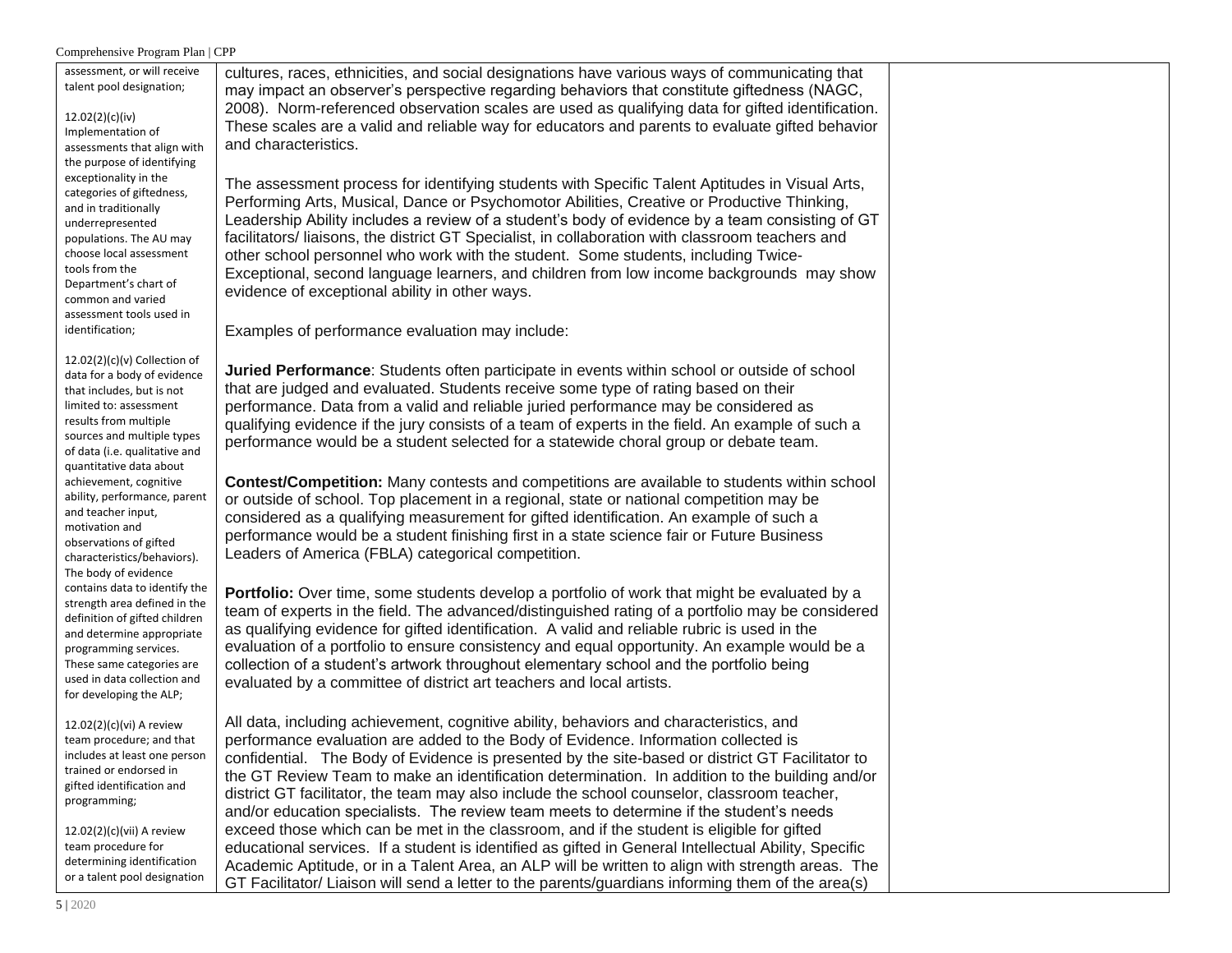| from a body of evidence         | of identification and a parent packet with resources for families. GT Facilitators/ Liaisons will    |  |
|---------------------------------|------------------------------------------------------------------------------------------------------|--|
| and for developing              |                                                                                                      |  |
| individualized ALPs for         | put a copy of the ALP in the student's CUME folder.                                                  |  |
| identified students. When       |                                                                                                      |  |
|                                 |                                                                                                      |  |
| only cognitive ability          |                                                                                                      |  |
| assessment data meets           |                                                                                                      |  |
| criteria in a body of           |                                                                                                      |  |
| evidence, the review team       |                                                                                                      |  |
| may determine that the          |                                                                                                      |  |
| student is identified with      |                                                                                                      |  |
| general or specific             |                                                                                                      |  |
| intellectual ability. This      |                                                                                                      |  |
| identification meets the        |                                                                                                      |  |
| condition of portability.       |                                                                                                      |  |
|                                 |                                                                                                      |  |
| 12.02(2)(c)(viii) A             |                                                                                                      |  |
| determination letter for        |                                                                                                      |  |
| parents and school files        |                                                                                                      |  |
| describing the decision of      |                                                                                                      |  |
| the review team, and            |                                                                                                      |  |
| area(s) of giftedness if the    |                                                                                                      |  |
| student is found to have        |                                                                                                      |  |
| exceptional abilities; and      |                                                                                                      |  |
|                                 |                                                                                                      |  |
| $12.02(2)(c)(ix)$ A             |                                                                                                      |  |
| communication procedure         |                                                                                                      |  |
| by which parents are made       |                                                                                                      |  |
| aware of the identification     |                                                                                                      |  |
| assessment process for          |                                                                                                      |  |
| their student, understand       |                                                                                                      |  |
| the results of the              |                                                                                                      |  |
| determination, and engage       |                                                                                                      |  |
| in the development and          |                                                                                                      |  |
|                                 |                                                                                                      |  |
| review of the student's ALP.    |                                                                                                      |  |
| <b>Criteria for Determining</b> | Criteria for Exceptionality: District procedures have been established using a multiple criteria     |  |
| <b>Exceptional Ability</b>      | assessment approach. This means that many sources of information are reviewed over a                 |  |
| (Giftedness) or Talent Pool     | period of time before formally identifying a student as gifted/talented in one or more areas. A      |  |
| 12.02(2)(d)                     | student is formally identified as gifted/talented when data collected over a period of time          |  |
| 12.02(2)(d)(i) For each         | suggests that he/she matches the definition of a "gifted child", and the following questions are     |  |
| category of giftedness          |                                                                                                      |  |
| defined in 12.01(16),           | answered in the affirmative: Is the student's skill level/ability much above that of peers the       |  |
| criteria for exceptional        | same age? Does the student require intense or sustained resources, adaptations, or                   |  |
| ability means: 95 percentile    | acceleration beyond those generally available in the regular classroom setting in order to           |  |
| or above on a standardized      | demonstrate continued progress commensurate with his/her ability? Does the information               |  |
| nationally normed test or       | available from multiple sources of data indicate the presence of giftedness as defined by state      |  |
| observation tool, or a rating   |                                                                                                      |  |
| on a performance                | and district guidelines? Quantitative and qualitative measures are utilized to determine if a        |  |
| assessment that indicates       | student meets the criteria for gifted identification and to build a student profile of strengths and |  |
| exceptionality/distinguished    | interests. Durango 9-R uses CMAS, SMI, SRI and other assessments including the IOWA,                 |  |
| compared to age mates.          | STAR, Gates, and iReady, TOMAGS, and the K-BIT to determine achievement levels. The                  |  |
|                                 | SIGS Scales are utilized as Observation/ Behavior scales. The district also has access to the        |  |
| 12.02(2)(d)(ii) Not meeting     |                                                                                                      |  |
| criteria on a single            | GES, the GRS, and the KOI. Durango 9-R also utilizes the Torrance (TTCT) and the PCA to              |  |
| assessment tool shall not       |                                                                                                      |  |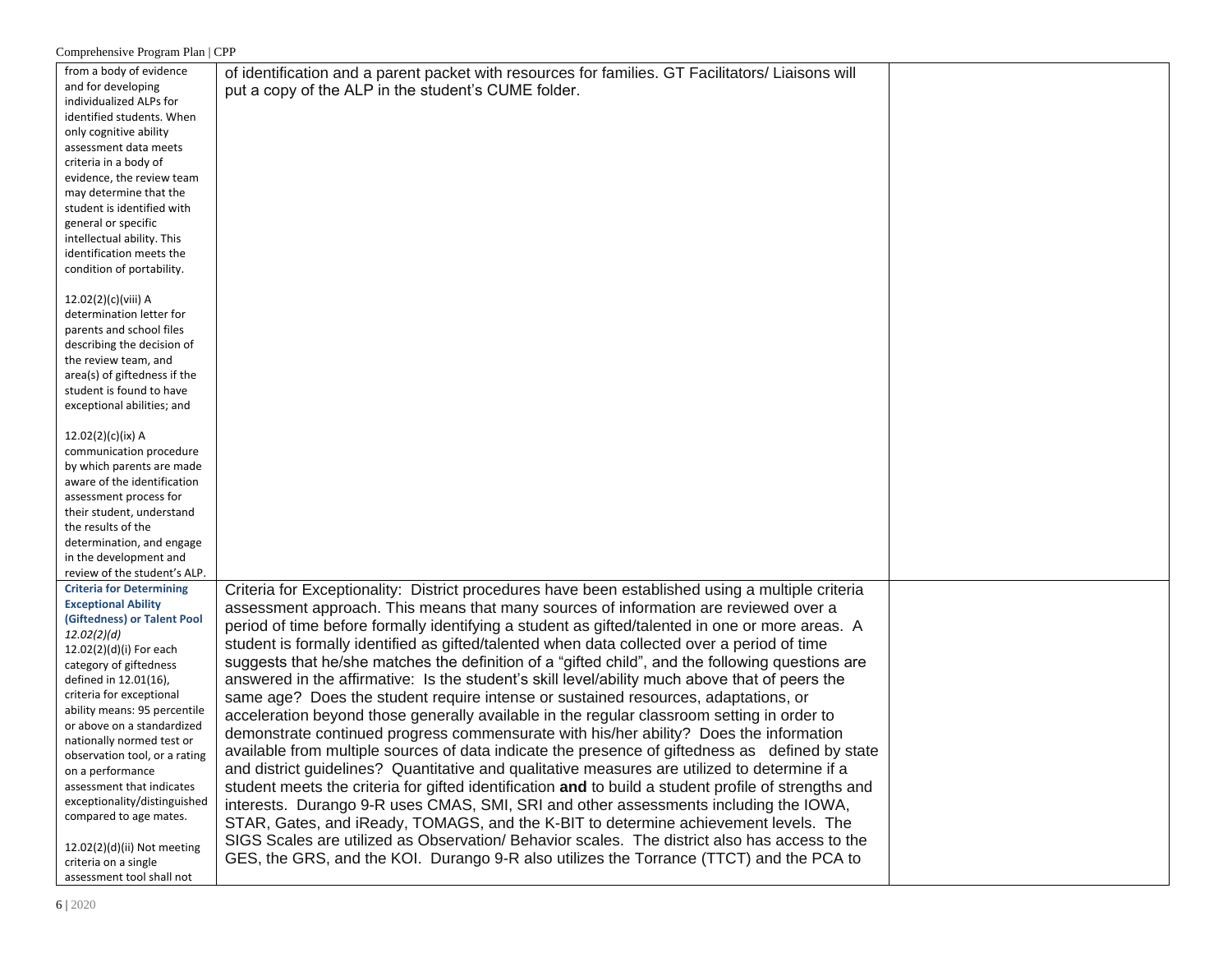| $\epsilon$ comprenensive 110 gram 1 nam                                                                                                                                                                                                                                    |                                                                                                                                                                                                                                                                                                                                                                                                                                                                                                                                                                                                                                                                                                                                                                                                                                                                                                                             |  |
|----------------------------------------------------------------------------------------------------------------------------------------------------------------------------------------------------------------------------------------------------------------------------|-----------------------------------------------------------------------------------------------------------------------------------------------------------------------------------------------------------------------------------------------------------------------------------------------------------------------------------------------------------------------------------------------------------------------------------------------------------------------------------------------------------------------------------------------------------------------------------------------------------------------------------------------------------------------------------------------------------------------------------------------------------------------------------------------------------------------------------------------------------------------------------------------------------------------------|--|
| prevent further data<br>collection or consideration<br>for identification, if other<br>indicators suggest<br>exceptional potential as<br>observed in a body of<br>evidence.<br>12.02(2)(d)(iii) Criteria for<br>screening assessments is a<br>score range less than the 95 | assess creativity. The Early Access Program utilizes additional assessments, identified in the<br>Early Access Addendum.<br>The data becomes the Body of Evidence. Information collected is confidential. The Body of<br>Evidence is presented by the site-based or district GT Facilitator or the site-based liaison to the<br>GT Review Team to make an identification determination. The team will include, but not be<br>limited to, district and/or site-based GT Facilitators and school administrator. The team may<br>also include the school counselor, classroom teacher, and/or others designated by the<br>Facilitator and administrator. A team of teachers meets to determine if the student's needs                                                                                                                                                                                                          |  |
| percentile ranking or results<br>on<br>observation/performance<br>assessment tools as<br>determined by the AU to<br>determine referrals, further<br>data collection and<br>observation, and/or<br>formation of student talent<br>pools.                                    | exceed those which can be met in the classroom, and if the student is eligible for gifted<br>educational services. The Guiding Questions are used to focus the GT Review Team's<br>discussion. If the student is identified, the GT Facilitator, Liaison, or designee will begin writing<br>the Advanced Learning Plan. Parents may provide input anecdotally or through completion of<br>SIGS. Qualifying students demonstrate expected and/or challenging characteristics typical of<br>gifted learners. They may also demonstrate precocious levels of performance in a strength<br>area and/or have cognitive abilities within the superior range. The GT Facilitator/ Liaison will<br>send a letter to the parents/guardians informing them of the area(s) of identification and a<br>parent packet with resources for families. GT Facilitators/ Liaisons will put a copy of the ALP in<br>the student's CUME folder. |  |
|                                                                                                                                                                                                                                                                            | The team may also decide that a student does not qualify but that there is sufficient<br>evidence of high achievement or ability. In this case, the student is placed on a "Talent"<br>Pool" list, and data is reviewed periodically to determine if needs are being met and/or if<br>there is a need for formal identification. Schools may set the criteria used to determine<br>which students should be part of the talent pool. However, the criteria generally is not less<br>than the 80th percentile. Schools may also use local norms from universal screens for<br>cognitive ability (CogAT, NNAT3 or other CDE-accepted assessment) to find students<br>from underserved populations who may be eligible for the Talent Pool.                                                                                                                                                                                    |  |
|                                                                                                                                                                                                                                                                            | The Durango 9-R School District uses local norms on district cognitive ability screens that have<br>been aligned to state standards and have been vetted by CDE. Use of local norms may not be<br>portable for identification and parents need to be informed of this if those scores are used for<br>their BOE. Students in the talent pool may be guested into the GT Program, and/or may be<br>monitored and evaluated without receiving direct instruction from the GT Facilitator depending<br>on the specific needs of the student.                                                                                                                                                                                                                                                                                                                                                                                   |  |
|                                                                                                                                                                                                                                                                            | Talent pool participants will be entered into the Enrich system by the school GT Facilitator, and<br>will be evaluated at least annually. Families will be notified via letter by the school's GT<br>Facilitator that their student has been placed in the talent pool. GT Facilitators will<br>communicate at least annually with families regarding the status of the student in the talent<br>pool.                                                                                                                                                                                                                                                                                                                                                                                                                                                                                                                      |  |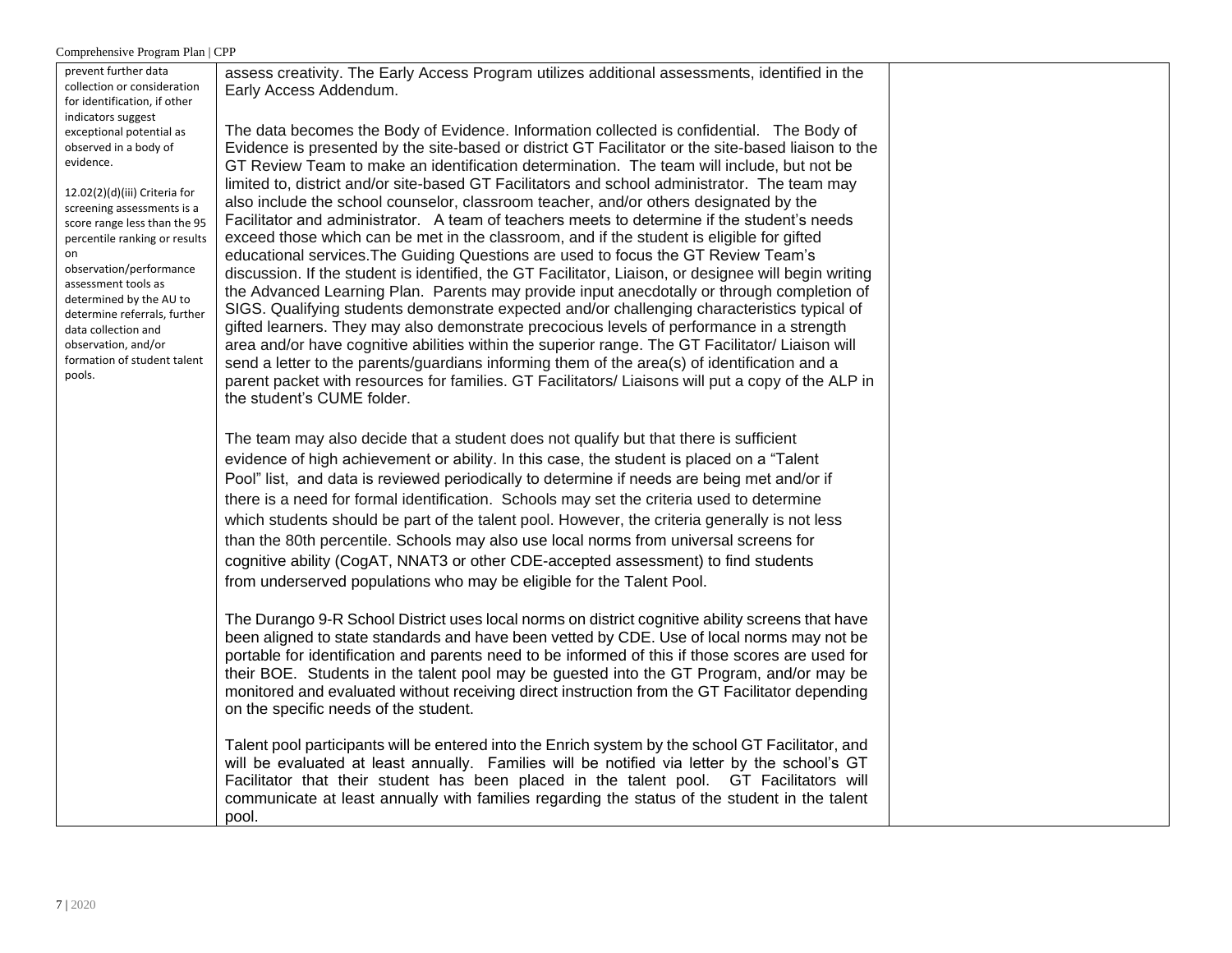- r

|                                                                                                                                                                                                                                                                                                                                                                                                                                                                                                                                                                                                                                                                                                                                                                                                                                                                                                                                                                                                                                                                                                                                                                                                                                                                                         | The GT Facilitator will send a letter to families communicating the results of the identification<br>process.                                                                                                                                                                                                                                                                                                                                                                                                                                                                                                                                                                                                                                                                                                                                                                                                                                                                                                                                                                                                                                                                                                                                                                                                                                                                                                                                                                                                                                                                                                                                                                                                                                                                                                                                                                                                                                                                                                                                                                                                                                                                                                                                                                                                                                                                                                                                                                                                                                                                                                                                                                                                                                                                                                                                                                                                                                                                                                                                                        |  |
|-----------------------------------------------------------------------------------------------------------------------------------------------------------------------------------------------------------------------------------------------------------------------------------------------------------------------------------------------------------------------------------------------------------------------------------------------------------------------------------------------------------------------------------------------------------------------------------------------------------------------------------------------------------------------------------------------------------------------------------------------------------------------------------------------------------------------------------------------------------------------------------------------------------------------------------------------------------------------------------------------------------------------------------------------------------------------------------------------------------------------------------------------------------------------------------------------------------------------------------------------------------------------------------------|----------------------------------------------------------------------------------------------------------------------------------------------------------------------------------------------------------------------------------------------------------------------------------------------------------------------------------------------------------------------------------------------------------------------------------------------------------------------------------------------------------------------------------------------------------------------------------------------------------------------------------------------------------------------------------------------------------------------------------------------------------------------------------------------------------------------------------------------------------------------------------------------------------------------------------------------------------------------------------------------------------------------------------------------------------------------------------------------------------------------------------------------------------------------------------------------------------------------------------------------------------------------------------------------------------------------------------------------------------------------------------------------------------------------------------------------------------------------------------------------------------------------------------------------------------------------------------------------------------------------------------------------------------------------------------------------------------------------------------------------------------------------------------------------------------------------------------------------------------------------------------------------------------------------------------------------------------------------------------------------------------------------------------------------------------------------------------------------------------------------------------------------------------------------------------------------------------------------------------------------------------------------------------------------------------------------------------------------------------------------------------------------------------------------------------------------------------------------------------------------------------------------------------------------------------------------------------------------------------------------------------------------------------------------------------------------------------------------------------------------------------------------------------------------------------------------------------------------------------------------------------------------------------------------------------------------------------------------------------------------------------------------------------------------------------------------|--|
| <b>Identification Portability</b><br>12.02(2)(e)<br>Identification portability<br>shall be based upon AU<br>implementation of<br>statewide identification<br>procedures required in<br>Section $12.02(2)(c)$ and use<br>of criteria set for<br>exceptionality in Section<br>$12.02(2)(d)$ and<br>determination of a<br>student's identification in<br>one or more of the<br>categories of giftedness as<br>described in the state<br>definition of gifted children<br>in Section 12.01(16).<br>Administrative units shall<br>implement procedures for<br>statewide portability of<br>identification that include,<br>but may not be limited to:<br>12.02(2)(e)(i) A requirement<br>that the sending<br>school/district transfer the<br>body of evidence for<br>identification and the ALP<br>with student records when<br>the student moves from<br>one district to another;<br>$12.02(2)(e)(ii)$ Review of the<br>transferred student's ALP<br>within 45 school days of<br>start date to determine<br>programming options and<br>services that serve the<br>identified area(s) according<br>to the district and<br>community resources of the<br>receiving district;<br>12.02(2)(e)(iii) If the<br>receiving district finds the<br>body of evidence to be<br>incomplete, the receiving | A hard copy of the most recent ALP is to be kept in the student's cumulative file in order to<br>ensure portability. Durango 9-R sends records to the requesting organization or parents when<br>a signed request for records release is received. The GT Facilitator/ Liaison will also complete<br>a Student Profile for GT Identification and place a hard copy of this document in the student's<br>CUME file. Durango 9-R has established the following procedures for reviewing new students'<br>data and ALPs:<br>When a student transfers in from another district with an ALP, the ALP is reviewed to<br>determine whether the Body of Evidence supports gifted identification, If the ALP does not<br>contain the information on how the student was identified, the GT Facilitator / Liaison will<br>contact the sending school to get the data. Once student data has been received, the GT<br>Facilitator/ Liaison will send the ALP and other information to the district GT Specialist. The GT<br>Specialist will review the data to determine whether the state guidelines were followed.<br>If a student meets the guidelines set by the state, the student will be identified as gifted in the<br>Durango 9-R School District. A new ALP should be written within 45 (school)<br>days of identification. The GT Facilitator/ Liaison will notify the parent(s) of the student's<br>status, and will include the parent(s) and student in the ALP process.<br>If a student was identified using criteria that do not match state guidelines, (i.e. checklist rather<br>than norm-referenced scales, DIBELS, less than 95 <sup>th</sup> percentile) the GT Facilitator/ Liaison will<br>send home a permission to test form, and record the qualifying data from the previous district<br>on a new profile form. The GT Facilitator/ Liaison will begin to collect missing data and will<br>inform the parent/ guardians within 30 school days of the status of the identification process.<br>If a parent marks the GT box on the new enrollment forms, the GT Facilitator/ Liaison will follow<br>up with the parent to see if there is an existing ALP. The GT Facilitator/ Liaison may also need<br>to contact the sending school for additional information. If the box was checked in error, the GT<br>Facilitator/ Liaison will ask the parent if they want their child assessed for GT identification in<br>Durango 9-R. If so, the GT Facilitator/ Liaison will send home a permission to test form and<br>begin the assessment process. If they do not want to assess for GT identification, the process<br>is complete.<br>If a student transfers from another state, the GT Facilitator/ Liaison will send all data to the<br>district GT Specialist. If the data is sufficient for an identification, then a letter will be sent. If<br>data is missing, the GT Specialist will determine what data needs to be collected. The GT<br>Facilitator/ Liaison will Send home a permission to test form and follow assessment<br>procedures. |  |
| district shall consult with, as                                                                                                                                                                                                                                                                                                                                                                                                                                                                                                                                                                                                                                                                                                                                                                                                                                                                                                                                                                                                                                                                                                                                                                                                                                                         |                                                                                                                                                                                                                                                                                                                                                                                                                                                                                                                                                                                                                                                                                                                                                                                                                                                                                                                                                                                                                                                                                                                                                                                                                                                                                                                                                                                                                                                                                                                                                                                                                                                                                                                                                                                                                                                                                                                                                                                                                                                                                                                                                                                                                                                                                                                                                                                                                                                                                                                                                                                                                                                                                                                                                                                                                                                                                                                                                                                                                                                                      |  |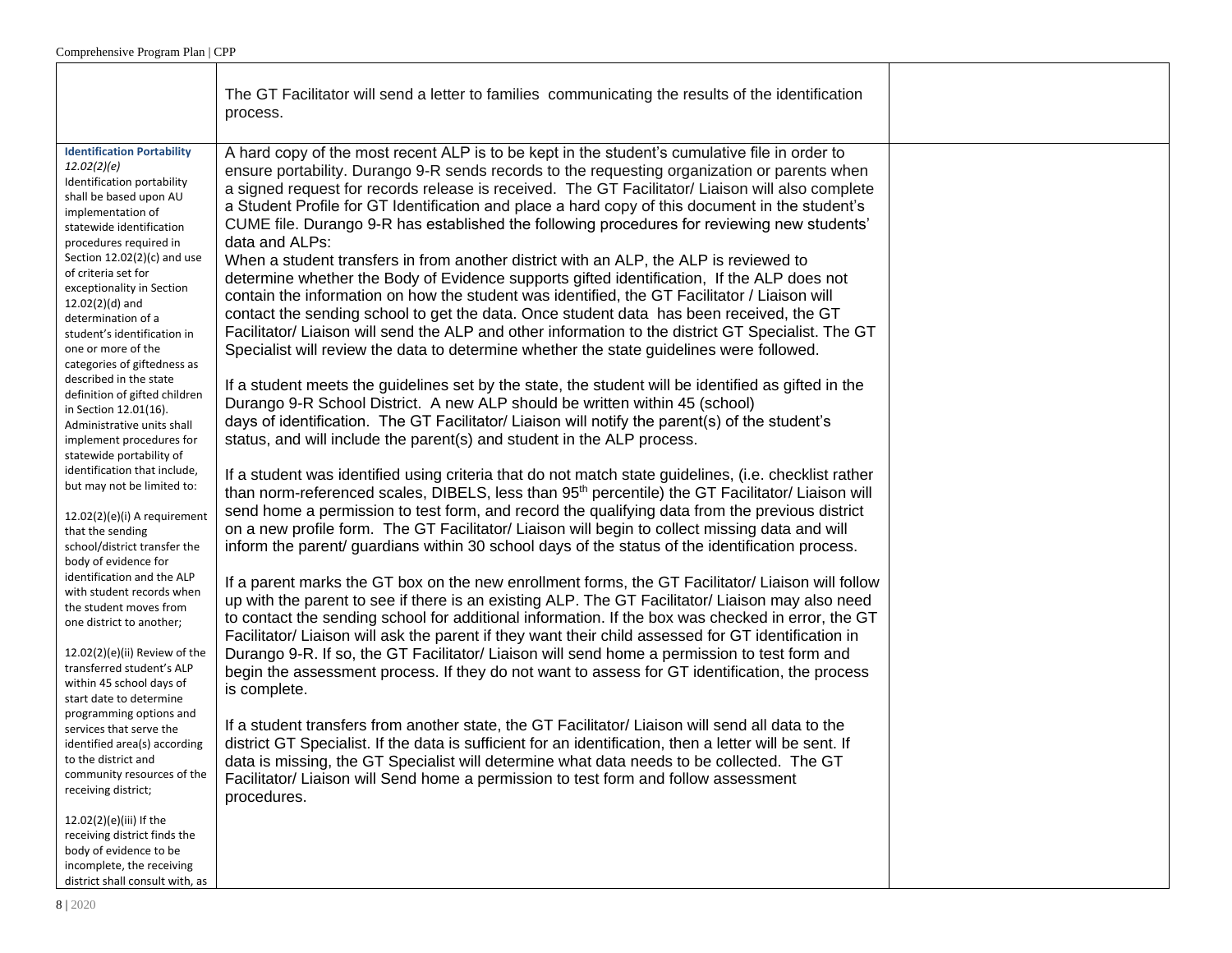| practical, the former<br>district, parents, and<br>student and re-evaluate the<br>identification<br>determination; and.<br>12.02(2)(e)(iv)<br>Communication to parents<br>within 60 school days of<br>start date about how the<br>new district will meet the<br>needs outlined in the<br>student's ALP                                                                                                                                                                                                                                                                                                                                                                                                                                                                                                                                                                                                                                                                         |                                                                                                                                                                                                                                                                                                                                                                                                                                                                                                                                                                                                                                                                                                                                                                                                                                                                                                                                                                                                                                                                                                                                                                                                                                                                                                                                                                                                                                                                                                                                                                                                                                                                                                                                                                                                                                                                                                                                                                                                                                                                                                                                                                                                                                                                                                                                                                                                                                                                                                                                                                                                                                                                                                                                                                                                                 |  |
|--------------------------------------------------------------------------------------------------------------------------------------------------------------------------------------------------------------------------------------------------------------------------------------------------------------------------------------------------------------------------------------------------------------------------------------------------------------------------------------------------------------------------------------------------------------------------------------------------------------------------------------------------------------------------------------------------------------------------------------------------------------------------------------------------------------------------------------------------------------------------------------------------------------------------------------------------------------------------------|-----------------------------------------------------------------------------------------------------------------------------------------------------------------------------------------------------------------------------------------------------------------------------------------------------------------------------------------------------------------------------------------------------------------------------------------------------------------------------------------------------------------------------------------------------------------------------------------------------------------------------------------------------------------------------------------------------------------------------------------------------------------------------------------------------------------------------------------------------------------------------------------------------------------------------------------------------------------------------------------------------------------------------------------------------------------------------------------------------------------------------------------------------------------------------------------------------------------------------------------------------------------------------------------------------------------------------------------------------------------------------------------------------------------------------------------------------------------------------------------------------------------------------------------------------------------------------------------------------------------------------------------------------------------------------------------------------------------------------------------------------------------------------------------------------------------------------------------------------------------------------------------------------------------------------------------------------------------------------------------------------------------------------------------------------------------------------------------------------------------------------------------------------------------------------------------------------------------------------------------------------------------------------------------------------------------------------------------------------------------------------------------------------------------------------------------------------------------------------------------------------------------------------------------------------------------------------------------------------------------------------------------------------------------------------------------------------------------------------------------------------------------------------------------------------------------|--|
| <b>Advanced Learning Plan</b><br>Content 12.02(2)(f)<br>The AU shall develop an ALP<br>for every gifted student<br>according to the student's<br>determined area(s) of<br>giftedness, interests, and<br>instructional and affective<br>needs. The ALP shall be<br>considered in educational<br>planning toward post-<br>secondary readiness<br>outcomes and decision-<br>making concerning<br>subsequent programming<br>for that student and be<br>used in the<br>articulation/transition<br>process, preschool (if<br>applicable) through grade<br>12. At the high school level<br>ALPs may blend with the<br>student's individualized<br>career and academic plan<br>(ICAP) if all content of the<br>ALP are inclusive in the ICAP<br>which includes achievement<br>and affective goals. The ALP<br>content shall include, but<br>not be limited to:<br>12.02(2)(f)(i) A student<br>profile described in a body<br>of evidence. This profile<br>shall be subject to the AU's | Durango 9-R provides identified gifted students with ALPs developed in accordance with the<br>student's identified area(s) of giftedness, interests, and instructional needs and affective<br>needs. Durango 9-R strives to meet the specific requirements for ALP content development<br>that are consistent with ECEA Rules as indicated by the 2017 C-GER Review. Durango 9-R<br>will continue to improve goal writing to further align goals with state standards. Durango 9-R<br>will also increase awareness of classroom teachers and parents of the ALP goals. An ALP is<br>developed for every gifted student according to the student's strength area(s), interests, and<br>instructional and affective needs, and affective goals reflect development of personal, social,<br>communication, leadership, and/or cultural competency, and description of supplemental<br>curriculum, activities, specific strategies and extended or expanded opportunities that support<br>goals and ALP development includes teachers(s), student, parent and support staff as<br>appropriate, and ALP development includes teachers(s), student, parent and support staff as<br>appropriate, and classroom teachers are familiar with and support ALP goals, and/or write ALP<br>measurable goals. ALPs for elementary, middle school, and high school students are written<br>and stored in Enrich. Durango 9-R practices a gradual release model for developing ALPs. In<br>the elementary level, plans with measurable, standards-based academic and affective goals,<br>that reflect development of personal, social, communication, leadership, and/or cultural<br>competency, are created to address student interests, instructional and affective needs, and<br>student strengths, and are written by GT and classroom teachers in collaboration with students<br>and parents. At the middle school, students begin to take a more active role in ALP<br>development; choosing goals for themselves with input from GT and classroom teachers and<br>parents. In high school, students write their own goals to best align with their desired college<br>and career path. ALPs are signed by parents, students, GT facilitators, and classroom<br>teachers. A signed copy is sent home with the parents, a copy is added to the student's CUM<br>folder, and the original is stored in the GT Facilitator's building file. Progress on academic and<br>affective goals is shared with parents during conferences and recorded on the ALP. Additional<br>progress monitoring can be sent home with student report cards as GT teachers provide<br>supplemental information to classroom teachers for standards-based grading. All ALPs are<br>kept in confidential folders and in our secure online system. |  |
| student records<br>confidentiality guidelines.<br>The local AU determines<br>periodic updates of the<br>student profile, especially in                                                                                                                                                                                                                                                                                                                                                                                                                                                                                                                                                                                                                                                                                                                                                                                                                                         | ALPs are not blended with ICAP. At the high school level, Advanced Learning Plans are<br>written for all identified students, stored in Enrich, and inform the students' Individual Career<br>and Academic Plan (ICAP). Standards- aligned goals are written for/by students for each<br>identified strength area. Students write an affective goal that is based on the Durango 9-R                                                                                                                                                                                                                                                                                                                                                                                                                                                                                                                                                                                                                                                                                                                                                                                                                                                                                                                                                                                                                                                                                                                                                                                                                                                                                                                                                                                                                                                                                                                                                                                                                                                                                                                                                                                                                                                                                                                                                                                                                                                                                                                                                                                                                                                                                                                                                                                                                            |  |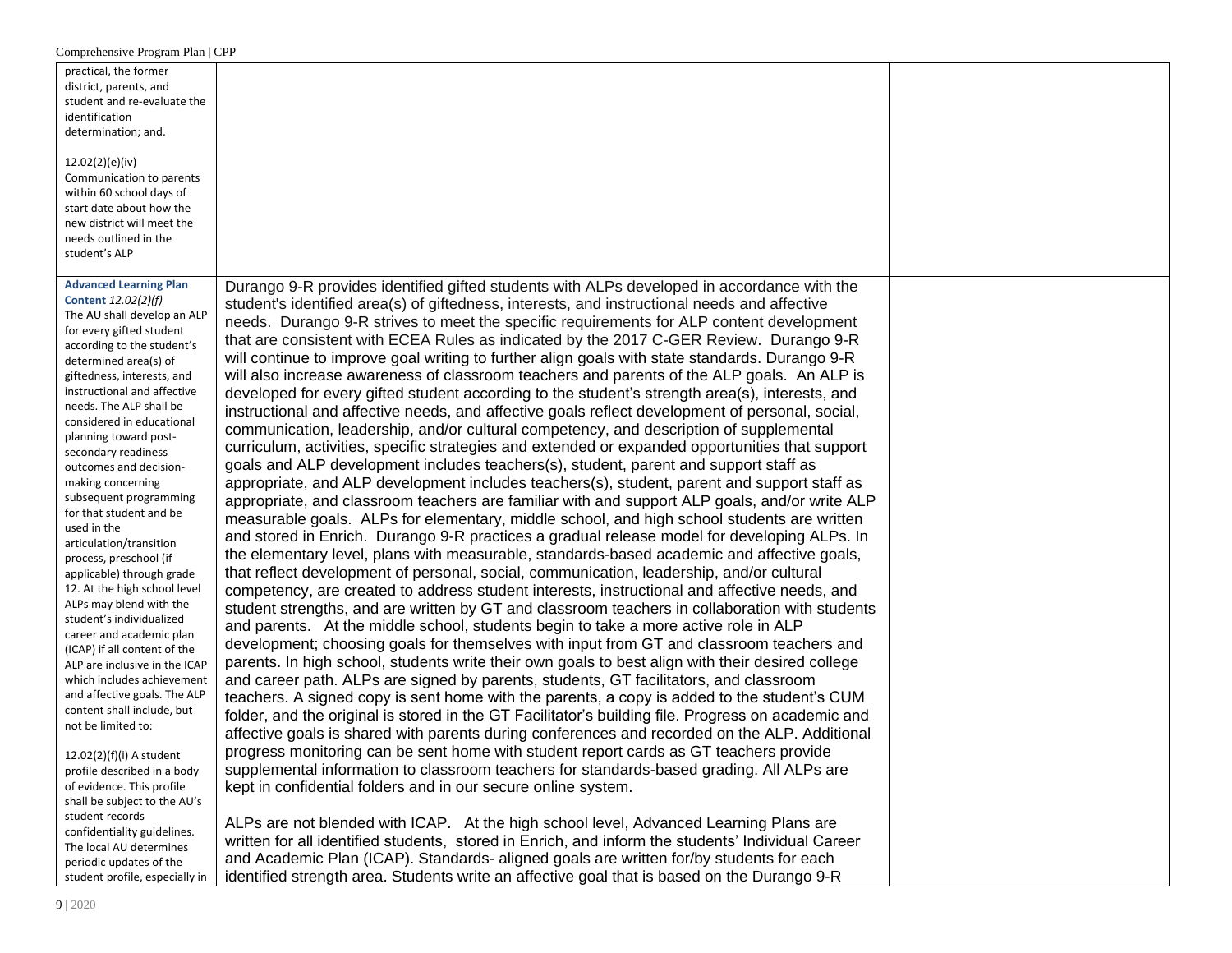| terms of interests, and/or<br>demonstration of previously<br>unidentified strengths;     | Mindsets and Behaviors Standards. Differentiation strategies for the classroom and structural<br>accommodations (such as accelerated classes) are recorded on the ALP. Progress on<br>academic and affective goals is shared with parents during conferences and recorded on the                  |  |
|------------------------------------------------------------------------------------------|---------------------------------------------------------------------------------------------------------------------------------------------------------------------------------------------------------------------------------------------------------------------------------------------------|--|
| $12.02(2)(f)(ii)$ A working-<br>document section of the                                  | ALP. Additional progress monitoring can be sent home with student report cards as GT<br>facilitators/liaisons provide supplemental information to classroom teachers for standards-                                                                                                               |  |
| ALP. This portion of the ALP<br>records annual measurable,<br>attainable achievement and | based grading. ALPs contain information on how the student was identified and current<br>achievement data for their area of strength.                                                                                                                                                             |  |
| affective goals and<br>progress. Achievement                                             | The Gifted Education Program has purchased resources for classroom teachers including<br>Jacob's Ladder, Junior Great Books, Project M3 and M2, and William and Mary Units. These                                                                                                                 |  |
| goals are standards-based<br>statements in strength<br>area(s). Additional               | resources support gifted students achieving their ALP goals. Durango 9-R has also provided<br>trainings from Karen Brown and Bertie Kingore, Terry Bradley, Thinking Strategies and Minds                                                                                                         |  |
| achievement goals may be<br>needed to address<br>documented achievement                  | on Math to provide support in the regular classroom.                                                                                                                                                                                                                                              |  |
| gaps or career interest.<br>Affective goals reflect                                      | Students are transitioned from one grade to the next during transition meetings that occur<br>each spring. GT Facilitators meet with each other to pass on GT folders and to provide                                                                                                              |  |
| development of personal,<br>social, communication,<br>leadership, and/or cultural        | information regarding best learning environments for each identified and talent pool student. At<br>the high school, GT Liaisons help students develop their own ALP goals that relate to post-<br>secondary readiness. GT Liaisons also help students register for concurrent enrollment options |  |
| competency;<br>12.02(2)(f)(iii) Description                                              | as well as higher-level classes on high school campuses. Durango 9-R offers a wide range of<br>college and career pathway opportunities for students.                                                                                                                                             |  |
| or delineation of<br>supplemental curriculum,<br>activities, specific programs           | The GT Program provides a process for training and supporting personnel assigned with the<br>responsibility for ALP development, progress report meetings, and conferences with parents<br>and students. GT facilitators receive training on strategies for inclusion of all stakeholders in all  |  |
| or coursework, specific<br>strategies, and/or extended                                   | aspects of the ALP process, including development and monitoring. All schools use the same<br>process of management of the ALPs in the school cumulative file system, including transferring                                                                                                      |  |
| or expanded learning<br>opportunities available in<br>the AU that match a                | between grades and school levels. All schools utilize a Transition Plan of Action, including a<br>template to be used during transition meetings between grade levels and schools that include a                                                                                                  |  |
| student's strength area(s)<br>and support the goals;                                     | review of the student's ALP and specific programming needs; Durango 9-R requires annual<br>transition meetings between grade level teachers, or GT facilitators and GT Liaisons. The GT<br>Program Specialist sets an annual window for transition meetings and GT Program Budget                 |  |
| $12.02(2)(f)(iv)$ Progress<br>reports that align with the<br>AU's or member district's   | pays for substitute coverage for GT Facilitators to participate.                                                                                                                                                                                                                                  |  |
| schedule for parent-<br>reporting and/or                                                 |                                                                                                                                                                                                                                                                                                   |  |
| conferences about student<br>progress. Adjustments to<br>goals and programming           |                                                                                                                                                                                                                                                                                                   |  |
| options may occur during<br>any progress reporting<br>period;                            |                                                                                                                                                                                                                                                                                                   |  |
| $12.02(2)(f)(v)$ Personnel<br>involved in ALP                                            |                                                                                                                                                                                                                                                                                                   |  |
| development, and in<br>progress report meetings or<br>conferences, including, but        |                                                                                                                                                                                                                                                                                                   |  |

not limited to classroom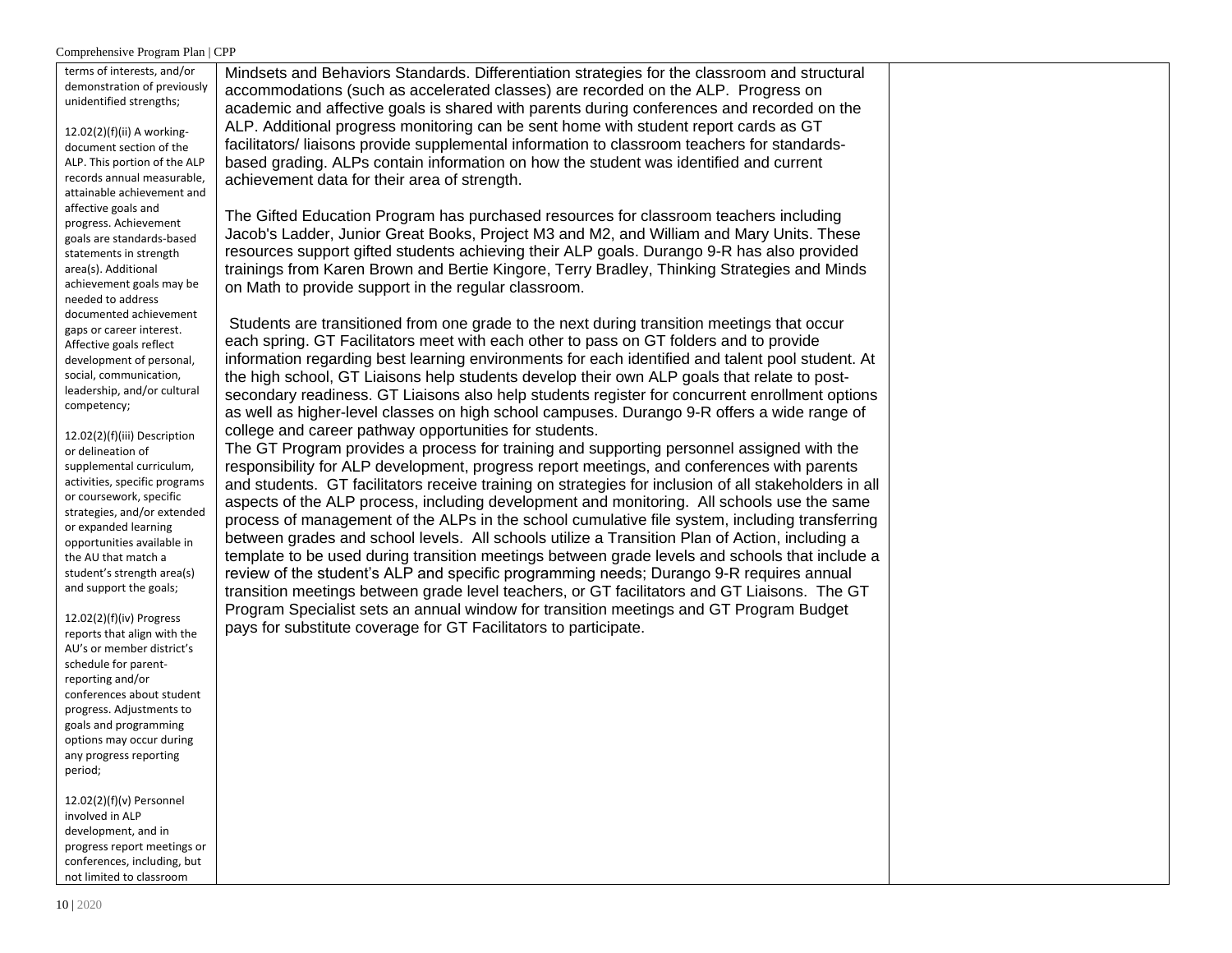| teacher(s), student,                                       |                                                                                                      |  |
|------------------------------------------------------------|------------------------------------------------------------------------------------------------------|--|
| parents, gifted education                                  |                                                                                                      |  |
| staff or staff with training in                            |                                                                                                      |  |
| gifted education                                           |                                                                                                      |  |
| identification and                                         |                                                                                                      |  |
| programming, and support                                   |                                                                                                      |  |
| staff as appropriate.                                      |                                                                                                      |  |
| <b>ALP Procedures and</b>                                  | Advanced Learning Plans are written for all identified students. ALPs are updated annually with      |  |
| Responsibilities 12.02(2)(g)                               | input from students, teachers, parents, and the GT Facilitator. ALPs for elementary, middle          |  |
| $12.02(2)(g)(ii)$ Personnel<br>assigned with the           | school, and high school students are written and stored in Enrich. Durango 9-R practices a           |  |
| responsibility for                                         | gradual release model for developing ALPs. In the elementary level, plans with measurable,           |  |
| development and                                            | standards-based academic and affective goals, that reflect development of personal, social,          |  |
| monitoring. At minimum                                     | communication, leadership, and/or cultural competency, are created to address student                |  |
| the student's parents and                                  | interests, instructional and affective needs, and student strengths, and are written by GT and       |  |
| classroom teachers should                                  | classroom teachers in collaboration with students and parents. At the middle school, students        |  |
| be familiar with and                                       |                                                                                                      |  |
| support ALP goals, and/or                                  | begin to take a more active role in ALP development; choosing goals for themselves with input        |  |
| write ALP measurable goals                                 | from GT and classroom teachers and parents. In high school, students write their own goals to        |  |
| according to local                                         | best align with their desired college and career path. ALPs are signed by parents, students, GT      |  |
| procedures. Gifted                                         | facilitators, and classroom teachers. A signed copy is sent home with the parents, a copy is         |  |
| education resource                                         | added to the student's CUM folder, and the original is stored in the GT Facilitator's building file. |  |
| personnel may assist in the                                | Progress on academic and affective goals is shared with parents during conferences and               |  |
| writing of goals, but may<br>not be the sole custodian of  | recorded on the ALP. Additional progress monitoring can be sent home with student report             |  |
| the ALP. Goals are written                                 | cards as GT teachers provide supplemental information to classroom teachers for standards-           |  |
| and aligned with classroom                                 | based grading. All ALPs are kept in confidential folders or in our secure online system.             |  |
| tiered instruction and                                     |                                                                                                      |  |
| expanded learning                                          |                                                                                                      |  |
| opportunities for                                          | ALPs are not blended with ICAP. The High Schools use Naviance to house student ICAPs,                |  |
| supplemental or intensive                                  | and Advanced Learning Plans are written for all identified students. ALPs for high school            |  |
| programming;                                               | students are written and stored in Enrich and inform the students' Individual Career and             |  |
|                                                            | Academic Plan (ICAP). Standards- aligned goals are written for/by students for each identified       |  |
| $12.02(2)(g)(iii)$ A method to                             | strength area. Students write an affective goal that is based on the Durango 9-R Mindsets and        |  |
| develop student awareness                                  | Behaviors Standards. Differentiation strategies for the classroom and structural                     |  |
| and active participation in                                | accommodations (such as accelerated classes) are recorded on the ALP in Enrich.                      |  |
| the ALP process;                                           |                                                                                                      |  |
| $12.02(2)(g)(iv)$ A process for                            | Progress on academic and affective goals is recorded on the ALP and shared at least two              |  |
| management of ALPs within                                  | times per year. This may occur during a combination of parent conferences, informal/formal           |  |
| the cumulative file system                                 | meetings, email updates, reporting periods, etc. Additional progress monitoring can be sent          |  |
| including a procedure for                                  | home with student report cards as GT facilitators/liaisons provide supplemental information to       |  |
| transferring ALPs between                                  | classroom teachers for standards-based grading. ALPs contain information on how the student          |  |
| grade levels, school levels,                               |                                                                                                      |  |
| and districts. It is highly                                | was identified and current achievement data for their area of strength.                              |  |
| encouraged that ALPs are                                   |                                                                                                      |  |
| written by those working                                   | Students are transitioned from one grade to the next during transition meetings that occur each      |  |
| with the gifted student and                                | spring. GT Facilitators meet with each other to pass on GT folders and to provide information        |  |
| that the ALP is an ongoing                                 | regarding best learning environments for each identified and talent pool student. At the high        |  |
| plan for coursework, tiered<br>instruction, and increasing | school, GT Liaisons help students develop their own ALP goals that relate to post-secondary          |  |
| performance in the                                         | readiness. GT Liaisons also help students register for concurrent enrollment options as well as      |  |
| student's area of strength.                                | higher-level classes on high school campuses. Durango 9-R offers a wide range of college and         |  |
| ALP goals should be written                                | career pathway opportunities for students.                                                           |  |
|                                                            |                                                                                                      |  |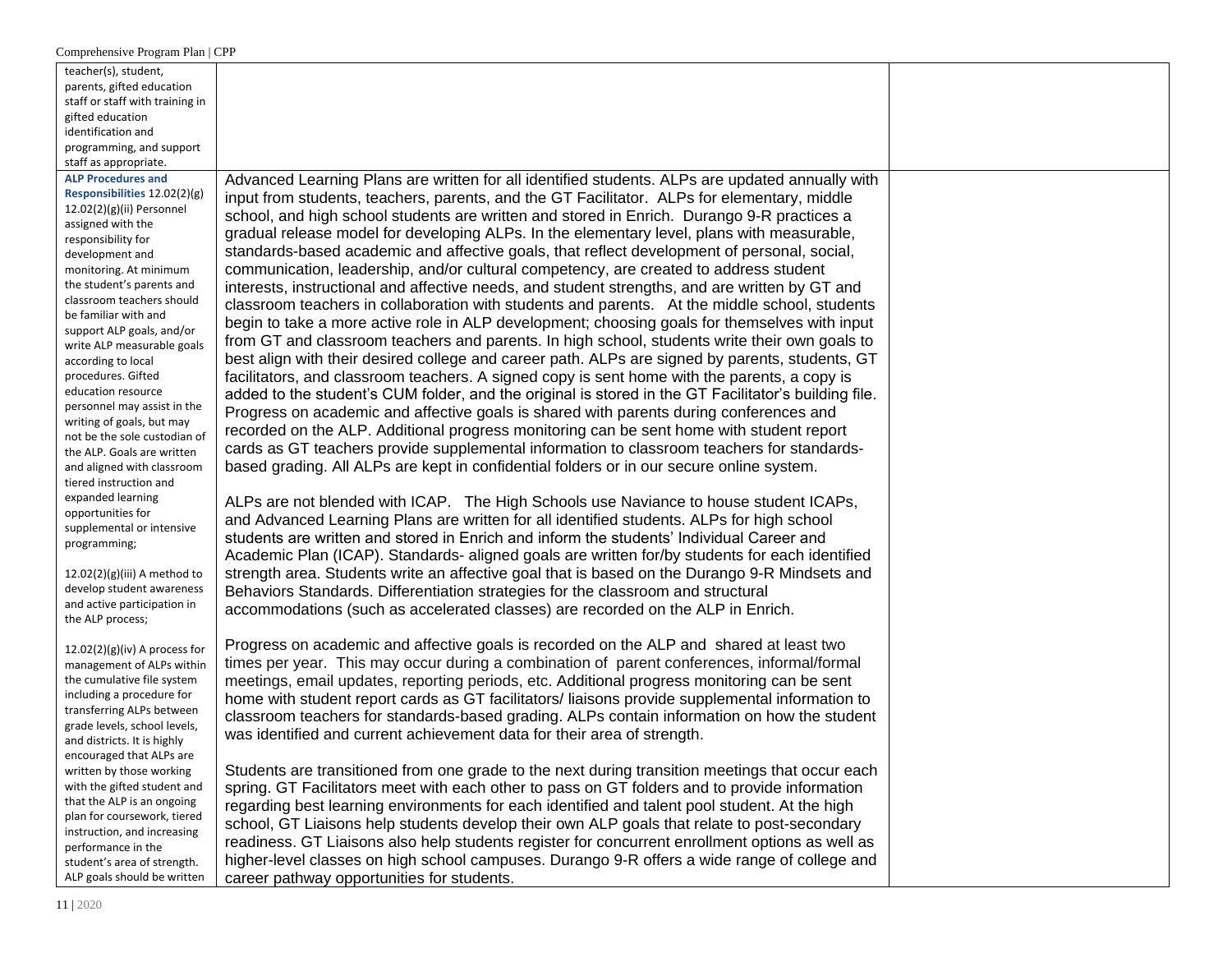| or reviewed for current<br>relevancy to teachers and          |                                                                                                              |  |
|---------------------------------------------------------------|--------------------------------------------------------------------------------------------------------------|--|
| students at the beginning of                                  | Durango 9-R has established the following procedures for reviewing new students' data and<br>ALPs:           |  |
| the school year;                                              | When a student transfers in from another district with an ALP, the ALP is reviewed to                        |  |
| 12.02(2)(g)(v) An ALP                                         | determine whether the Body of Evidence supports gifted identification. If the ALP does not                   |  |
| progress reporting timeline.                                  | contain the information on how the student was identified, the GT Facilitator / Liaison will                 |  |
| The review of progress                                        | contact the sending school to get the data. Once student data has been received, the GT                      |  |
| integrates with ongoing                                       | Facilitator/ Liaison will send the ALP and other information to the district GT Specialist. The GT           |  |
| conference or reporting                                       | Specialist will review the data to determine whether the state guidelines were followed.                     |  |
| periods of the district. It is<br>highly encouraged that ALPs |                                                                                                              |  |
| be student-led at the                                         | If a student meets the guidelines set by the state, the student will be identified as gifted in the          |  |
| secondary level; and                                          | Durango 9-R School District. A new ALP should be written within 45 school days. The GT                       |  |
|                                                               | Facilitator/ Liaison will notify the parent(s) of the student's status, and will include the parent(s)       |  |
| $12.02(2)(g)(vi)$ A system to<br>show evidence of parent      | and student in the ALP process.                                                                              |  |
| engagement and input in                                       |                                                                                                              |  |
| ALP development and in the                                    | If a student was identified using criteria that do not match state guidelines, (i.e. checklist rather        |  |
| review of progress.                                           | than norm-referenced scales, DIBELS, less than 95 <sup>th</sup> percentile) the GT Facilitator/ Liaison will |  |
| Evidence may include, but is                                  | send home a permission to test form and record the qualifying data from the previous district                |  |
| not limited to: signature,                                    | on a new profile form. The GT Facilitator/ Liaison will begin to collect missing data and will               |  |
| electronic signature or<br>checkbox of involvement,           | inform the parent/ guardians within 30 school days of the status of the identification process.              |  |
| checklist, or other                                           |                                                                                                              |  |
| assurance supporting the                                      | If a parent marks the GT box on the new enrollment forms, the GT Facilitator/ Liaison will follow            |  |
| student's growth. If after 3                                  | up with the parent to see if there is an existing ALP. The GT Facilitator/ Liaison may also need             |  |
| documented attempts to                                        | to contact the sending school for additional information. If the box was checked in error, the GT            |  |
| contact the parents for                                       | Facilitator/ Liaison will ask the parent if they want their child assessed for GT identification in          |  |
| signature, no parental<br>signature is obtained,              | Durango 9-R. If so, the GT Facilitator/ Liaison will send home a permission to test form and                 |  |
| school personnel shall                                        | begin the assessment process. If they do not want to assess for GT identification, the process               |  |
| continue with ALP                                             | is complete.                                                                                                 |  |
| implementation and                                            |                                                                                                              |  |
| continue to engage parents                                    | If a student transfers from another state, the GT Facilitator/ Liaison will send all data to the             |  |
| in the process.                                               | district GT Specialist. If the data is sufficient for an identification, then a letter, parent packet,       |  |
|                                                               | and yellow folder will be sent. If data is missing, the GT Specialist will determine what data               |  |
|                                                               | needs to be collected. The GT Facilitator/ Liaison will Send home a permission to test form                  |  |
|                                                               | and follow assessment procedures.                                                                            |  |
| Programming 12.02(2)(h)                                       | Programming for students with ALPs takes different forms depending on each school within                     |  |
| $12.02(2)(h)(i)$ The program                                  | Durango 9-R according to staffing levels. All schools utilize differentiation within the regular             |  |
| plan shall describe the<br>programming components,            | classroom as the main model of providing differentiation for GT students. Depending on the                   |  |
| options, and strategies that                                  | school site, students may receive pull-out support or flexible grouping for instruction in their             |  |
| will be implemented by the                                    | strength area(s). The amount of time GT students are pulled out for advanced instruction is                  |  |
| AU and schools to                                             | determined at the building level by the building leadership. The district purchased advanced                 |  |
| appropriately address the                                     | materials for teachers to use with these classes (William & Mary Curriculum, Jacob's Ladder,                 |  |
| educational needs of gifted                                   | Michael Clay Thompson, Math Olympiad). Students identified in talent areas receive service in                |  |
| students. Programming<br>shall match the academic             | their strength area from that area's teacher. Students who are identified in General Intellectual            |  |
| strengths and interests of                                    | Ability work with the GT Facilitator and the classroom teacher in a strong, but not identified               |  |
| the gifted student. Other                                     | area or in critical thinking. Affective needs are addressed in different ways according to each              |  |
| educational or affective                                      | school site. Schools may provide small pull-out groups, lunch bunches, time with school                      |  |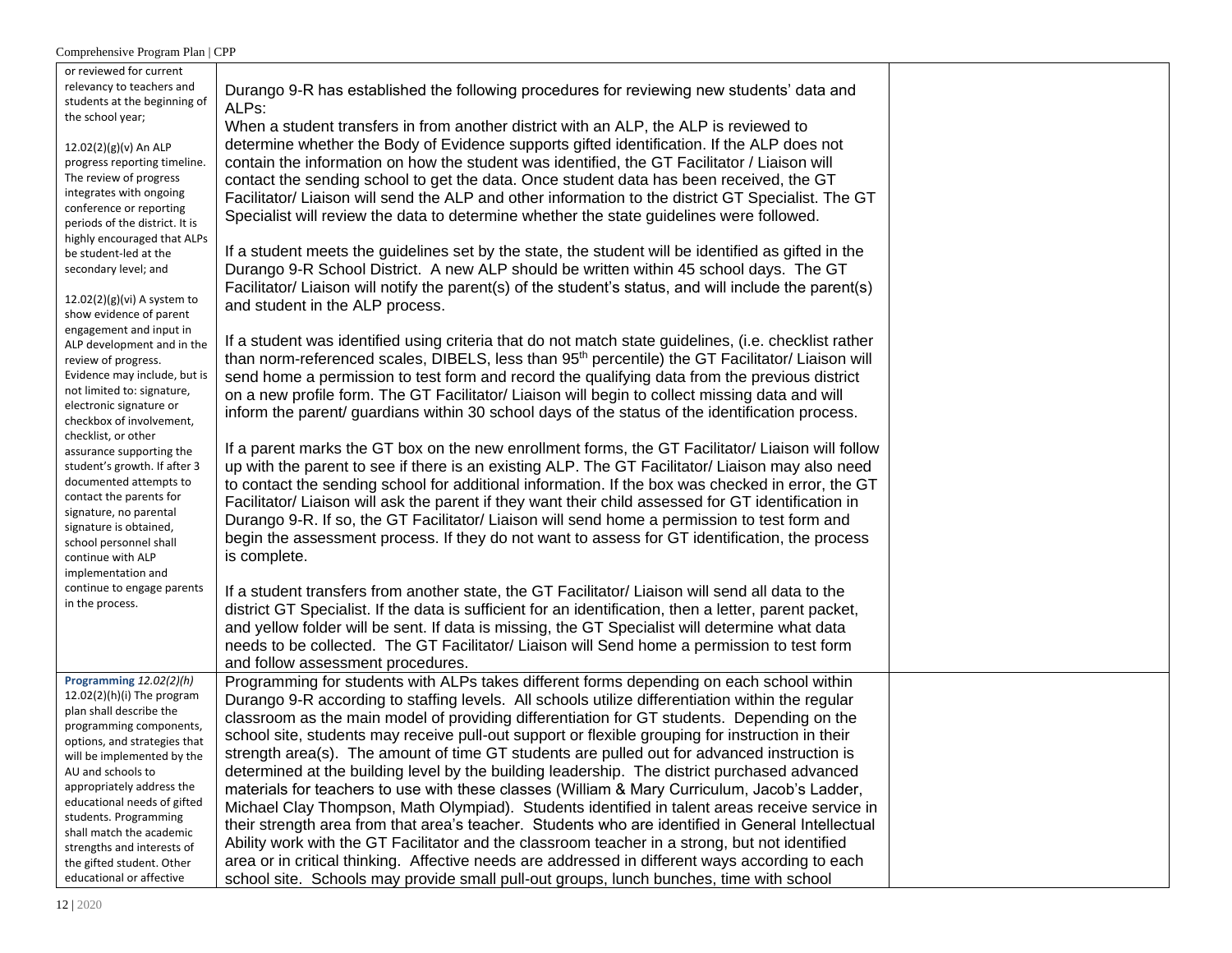| needs shall be addressed<br>according to the individual<br>student's profile.<br>Programming components,<br>options, and strategies shall<br>include, but need not be<br>limited to:<br>12.02(2)(h)(i)(A) Alignment<br>of the gifted student's<br>assessment data and ALP                                                             | counselors or academic advisors, or through 6 to 8 week-long courses targeting specific issues<br>or skills. GT Facilitators and school counselors have been trained by Terry Bradley in Social<br>Emotional Groups. High school academic advisors support GT students with affective needs<br>and provide support for college and career planning. Gt students also receive targeted support<br>during daily advisory periods. We have several concurrent enrollment options for Gt students,<br>as well as AP and Honors classes. Advisors, teachers, and counselors at all levels utilize the<br>MTSS to monitor GT student's growth and learning to support students where they might be<br>underachieving.                                                                                                                                                                                                                                                                                                                                                                                                                                       |  |
|---------------------------------------------------------------------------------------------------------------------------------------------------------------------------------------------------------------------------------------------------------------------------------------------------------------------------------------|-------------------------------------------------------------------------------------------------------------------------------------------------------------------------------------------------------------------------------------------------------------------------------------------------------------------------------------------------------------------------------------------------------------------------------------------------------------------------------------------------------------------------------------------------------------------------------------------------------------------------------------------------------------------------------------------------------------------------------------------------------------------------------------------------------------------------------------------------------------------------------------------------------------------------------------------------------------------------------------------------------------------------------------------------------------------------------------------------------------------------------------------------------|--|
| goals to programming<br>options in the areas of<br>giftedness;<br>$12.02(2)(h)(i)(B)$ Structures<br>or type of delivery by which<br>gifted students are served<br>at the different school                                                                                                                                             | Durango 9-R utilizes the Iowa Acceleration Scales to determine grade-level acceleration<br>placements. There is also a procedure for acceleration in math which is accessible in<br>elementary school. In middle school, students may also advance to study high school level<br>math in eighth grade. Students who are highly gifted in language arts or math may also<br>participate in the Early Access Program in order to enter kindergarten or first grade one year<br>early.                                                                                                                                                                                                                                                                                                                                                                                                                                                                                                                                                                                                                                                                   |  |
| levels (e.g., the general<br>classroom, resource<br>location, small instructional<br>group, and/or pullout for<br>direct and extended<br>instruction aligned to<br>strength area);                                                                                                                                                    | The school district aligns assessment data and ALP goals at every site that address identified<br>areas of giftedness through programming options such as: structures (push in, clustering, co-<br>planning, co-teaching, multi-age/grade groupings); diverse content options; classroom-level<br>differentiation specific for gifted learners; content extensions; options for acceleration. Durango<br>9-R also implements affective and guidance support systems throughout the AU.                                                                                                                                                                                                                                                                                                                                                                                                                                                                                                                                                                                                                                                                |  |
| $12.02(2)(h)(i)(C)$ Support in<br>differentiated instruction<br>and methods (e.g.,<br>acceleration, cluster<br>grouping and higher order<br>thinking skills);<br>12.02(2)(h)(i)(D) Affective<br>and guidance support<br>systems (e.g., social skills<br>training, early college and<br>career planning);<br>12.02(2)(h)(i)(E) Diverse | Programming matches the academic strength(s) and interests of the student: Utilizing systems<br>and structures supported by a district-wide MTSS framework for systems and structures, a<br>more accessible model for improving programming will be to focus on Tier I, rigorous<br>programming in the general education setting. Aligning programming goals with the Curriculum,<br>Instruction, and Exceptional Student Services Departments will increase effective<br>implementation and ensure that advanced academic and affective programming occurs<br>consistently in order to implement affective and guidance support systems throughout the AU.<br>Options include, but are not limited to: TSI, KOI, Depth and Complexity, Advanced Curriculum<br>options (Michael Clay Thompson, William and Mary lit. units, Math Olympiad, advanced and<br>enrichment units for math). Enrichment options (Science fair, history day, math fair)<br>Structures or type of delivery by which students are served at different school levels: At all<br>levels, assessment data and identification are currently considered to initially place students |  |
| content options provided<br>for gifted students in their<br>areas of strength (e.g.,<br>mentorship, Socratic<br>seminars, advanced math,<br>honors courses);<br>$12.02(2)(h)(i)(F)$ The means<br>by which articulation for                                                                                                            | into classes according to areas of strength and address affective needs.<br>Students with ALPs receive support in differentiated instruction and methods: d. Pre-collegiate<br>and/ or pre-advanced placement support: All GT students currently receive academic<br>counseling with regard to pre-collegiate and/ or pre-advanced placement support from campus<br>GT Facilitators at the beginning of each academic year.                                                                                                                                                                                                                                                                                                                                                                                                                                                                                                                                                                                                                                                                                                                           |  |
| preschool (if applicable)<br>through grade 12 is planned<br>and implemented;                                                                                                                                                                                                                                                          | Post-secondary options to students: At the middle and high school level, all GT students are<br>currently advised of relevant concurrent enrollment opportunities if indicated in ALP or ICAP on<br>an annual basis during their ALP meetings. This requirement is in compliance, and the GT<br>Program will continue to refine and improve the systems and structures to ensure this practice.                                                                                                                                                                                                                                                                                                                                                                                                                                                                                                                                                                                                                                                                                                                                                       |  |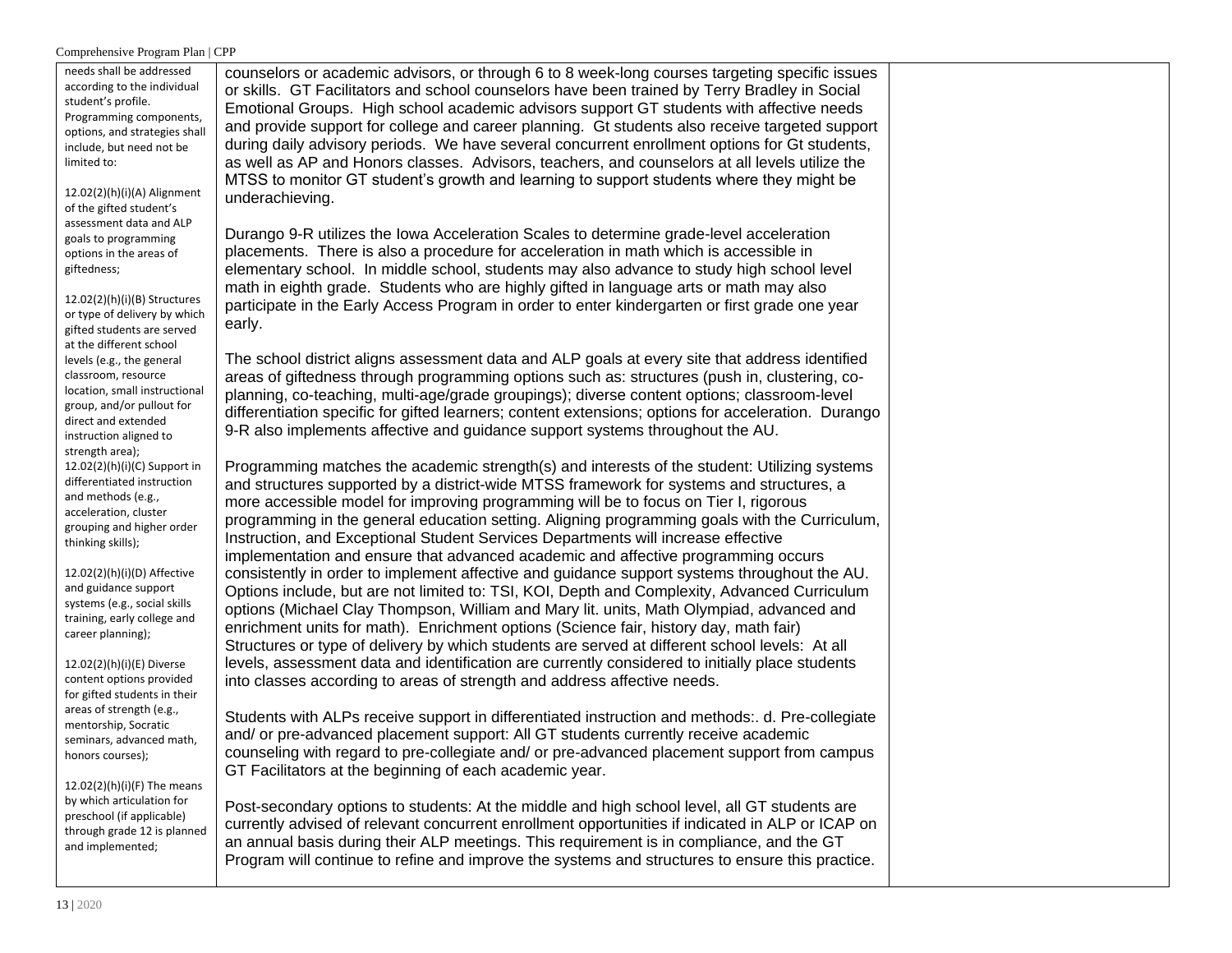| 12.02(2)(h)(i)(G) Pre-                    |                                                                                                  |  |
|-------------------------------------------|--------------------------------------------------------------------------------------------------|--|
| collegiate and/or pre-                    |                                                                                                  |  |
| advanced placement                        |                                                                                                  |  |
| support;                                  |                                                                                                  |  |
|                                           |                                                                                                  |  |
| 12.02(2)(h)(i)(H) ALP                     |                                                                                                  |  |
|                                           |                                                                                                  |  |
| development and reviews                   |                                                                                                  |  |
| conducted through the                     |                                                                                                  |  |
| collaborative efforts of the              |                                                                                                  |  |
| teacher(s), other school                  |                                                                                                  |  |
| personnel (as needed),                    |                                                                                                  |  |
| parents and the student (as               |                                                                                                  |  |
| appropriate);                             |                                                                                                  |  |
|                                           |                                                                                                  |  |
| 12.02(2)(h)(i)(l) Post-                   |                                                                                                  |  |
| secondary options available               |                                                                                                  |  |
| to gifted students.                       |                                                                                                  |  |
|                                           |                                                                                                  |  |
| 12.02(2)(h)(i)(J) Concurrent              |                                                                                                  |  |
| enrollment opportunities, if              |                                                                                                  |  |
| indicated by a gifted child's             |                                                                                                  |  |
| ALP or ICAP. To be                        |                                                                                                  |  |
| considered in an ALP, the                 |                                                                                                  |  |
| AU shall consider the                     |                                                                                                  |  |
| student's need for                        |                                                                                                  |  |
| appropriate concurrent                    |                                                                                                  |  |
| enrollment, available                     |                                                                                                  |  |
| options, funding, and                     |                                                                                                  |  |
| requirement for                           |                                                                                                  |  |
| administrative approval.                  |                                                                                                  |  |
|                                           |                                                                                                  |  |
| 12.02(2)(h)(ii) Students                  |                                                                                                  |  |
| identified with exceptional               |                                                                                                  |  |
| ability require provisions to             |                                                                                                  |  |
| develop the areas of                      |                                                                                                  |  |
| strength over time. When                  |                                                                                                  |  |
| underachievement and/or                   |                                                                                                  |  |
| motivational issues are                   |                                                                                                  |  |
| observed behaviors in a                   |                                                                                                  |  |
| gifted student, the ALP                   |                                                                                                  |  |
| team, child study team, or                |                                                                                                  |  |
| review team shall problem                 |                                                                                                  |  |
| solve in collaboration with               |                                                                                                  |  |
| the family, the student, and              |                                                                                                  |  |
| appropriate staff.                        |                                                                                                  |  |
| <b>Evaluation and</b>                     | Durango 9-R analyzes disaggregated gifted student performance by sub-groups (e.g., grade         |  |
| <b>Accountability Procedures</b>          |                                                                                                  |  |
| 12.02(2)(i)                               | range, FRED, ethnicity) to reveal strengths and/or disparities in achievement and/or growth on   |  |
| The comprehensive                         | state and district assessments. Trends are analyzed to define priority performance challenges    |  |
| program plan shall describe               | and to determine root causes of the needs of the gifted students. This data along with annual    |  |
|                                           | review of ALPs is used to create and refine action plans to meet the needs of gifted learners in |  |
| the AU's procedures for<br>evaluation and | the district. Stakeholders provide feedback at regular Gifted and Talented Advisory Council      |  |
|                                           |                                                                                                  |  |
| accountability including, but             | meetings.                                                                                        |  |
| not limited to:                           |                                                                                                  |  |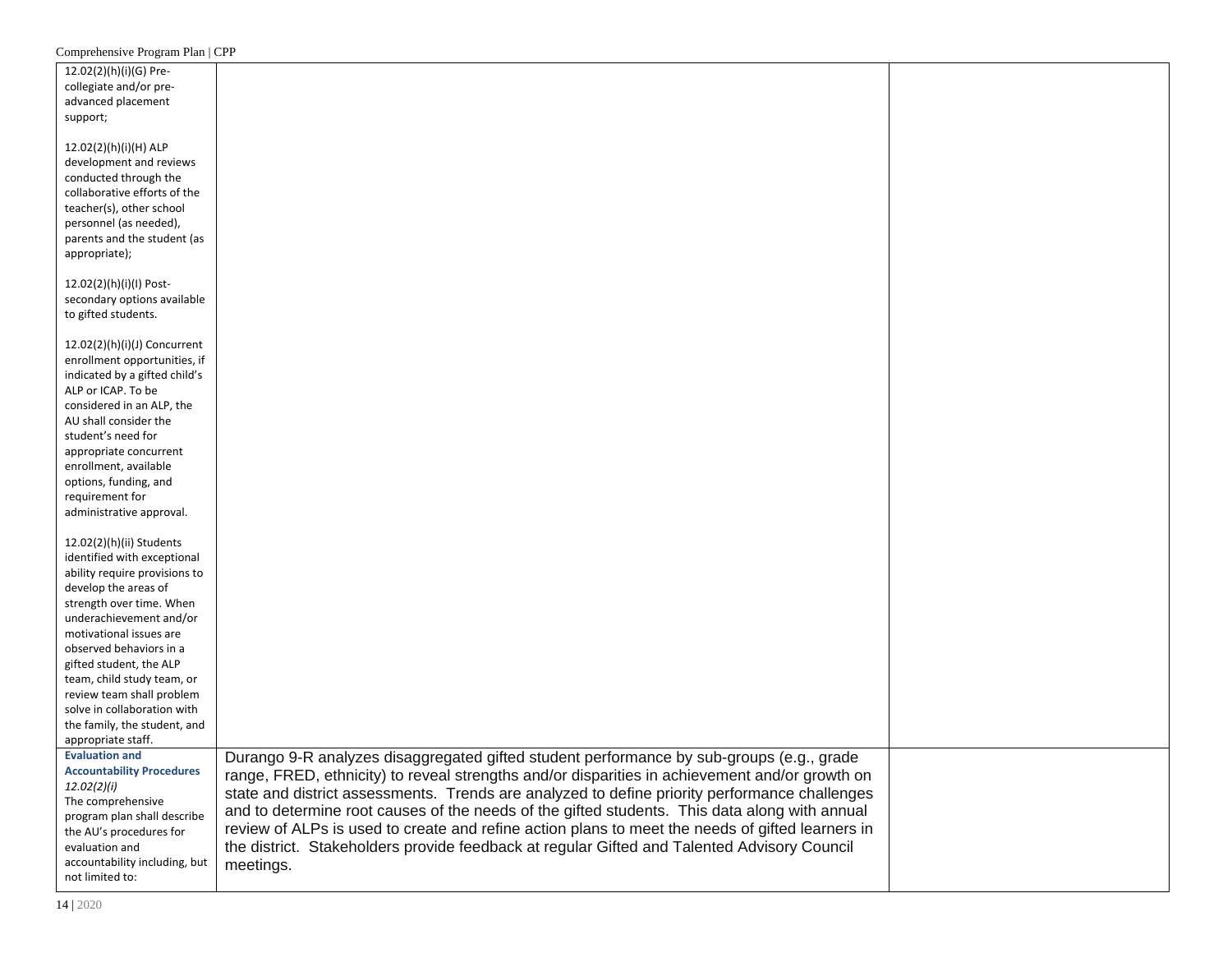12.02(2)(i)(i) Unified improvement plan addendum methods by which gifted student performance is monitored and measured for continual learning progress and how such methods align with the state accreditation process (e.g., annual UIP gifted education addendum, multi-district/BOCES summary, intervention progress monitoring data sources, ALP goals, and performance, district, and/or state assessment data). These methods include UIP elements such as annual gifted student performance target(s) and an action plan to meet the target(s) and a timeline to report on progress toward targets;

12.02(2)(i)(ii) Methods by which student affective growth is monitored and measured for continual development (e.g., rubrics for personal journals and anecdotal data, student surveys, demonstration of self-advocacy, and student career and/or college plans);

12.02(2)(i)(iii) Methods for ensuring that gifted student performance (achievement and growth) and reporting are consistent with state accreditation and accountability requirements (i.e., disaggregation of state assessment data for gifted students, identification of discrepancies in the data, goal setting and demonstration of achievement and growth); and

State-assessment GT student data is shared within the district by the GT Specialist. Trends within our district are noticed and evaluated. The GT Specialist shares disaggregated data with GT facilitators to collaboratively develop goals for the District Unified Improvement Plan All GT Facilitators in our district have the goal of working with classroom teachers to help them develop competency-based lessons to show advanced classroom performance. All student data is stored in Enrich and can be accessed in schools by the GT Facilitator. GT student growth (achievement and affective) are monitored on Advanced Learning Plans. In addition to the Colorado Gifted Education Review (C-GER), the GT Program conducts its own evaluations. A parent and teacher survey will be given annually to collect stakeholder feedback. These results will be shared with principals, GT staff, and the Gifted and Talented Parent Advisory Council (GTPAC). GTPAC meets once each month beginning in October. We have a goal of having representatives from each educational level (elementary, middle, and high), parents, and our community. This group works on a different topic for a year or two, developing a plan for improvement in that area.

Gifted data and goals are embedded in the district UIP, as required by the CDE.

The goals for 2020-2022 will be: Improving communication involving all stakeholders regarding ALP's, Programming, and Community engagement. An area of high interest is having access to a GT mini-conference for families, students, and educators. The council decides at the end of each phase what the next focus will be.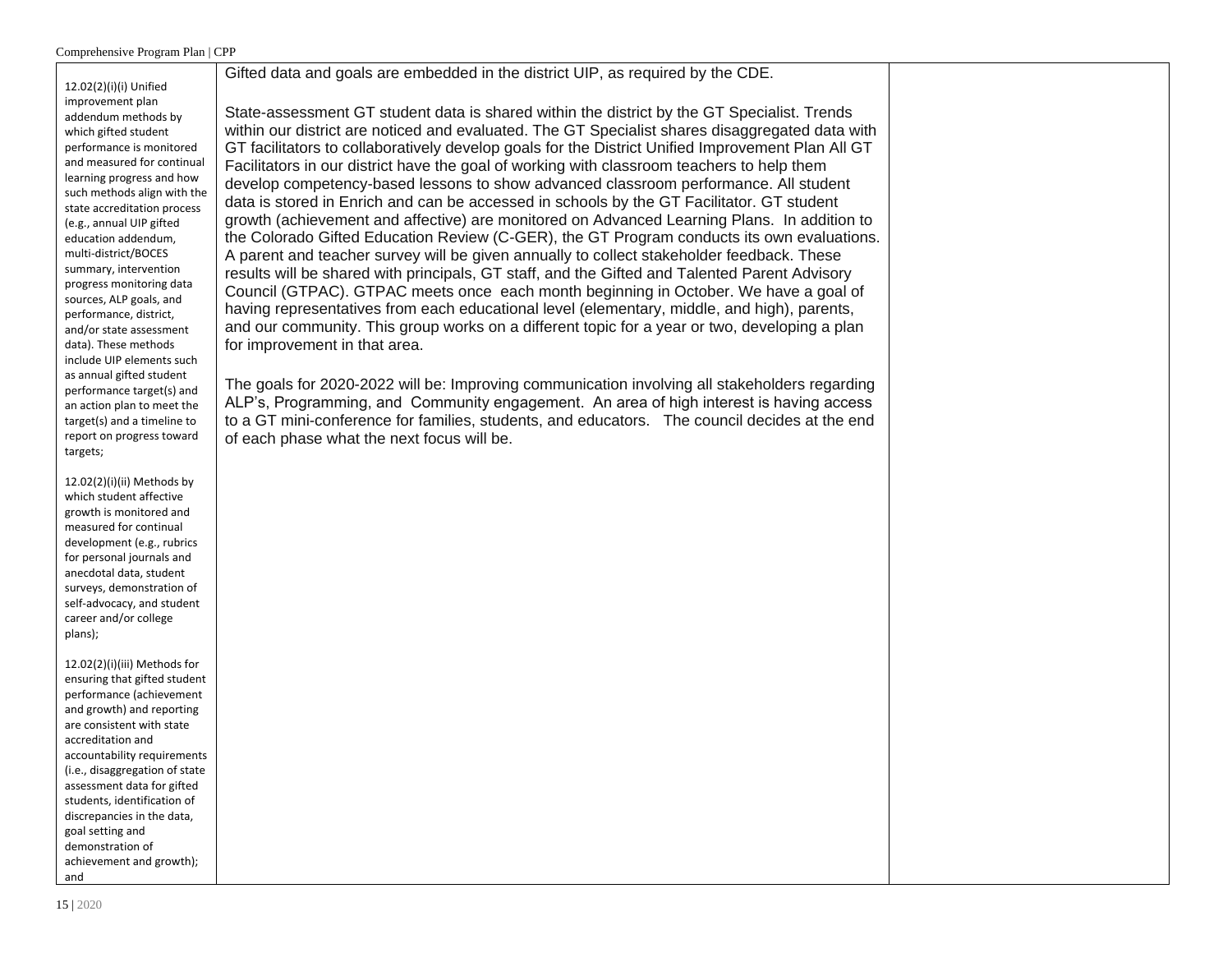| 12.02(2)(i)(iv) Methods for<br>self-evaluation of the gifted<br>program including a<br>schedule for periodic<br>feedback and review (e.g.,<br>review of gifted policy,<br>goals, identification<br>process, programming<br>components, personnel,<br>budget and reporting<br>practices, and the impact of<br>gifted programming on<br>student achievement and<br>progress); and                                                                                                                                                                                                                                                                                                                                           |                                                                                                                                                                                                                                                                                                                                                                                                                                                                                                                                                                                                                                                                                                                                                                                                                                                                                                                                                                                                                                                                                                                                                                                                                                                                                                                                                                                                                                                                                                                                                                                                                                                                                                                                                                                                                                                                                                    |  |
|---------------------------------------------------------------------------------------------------------------------------------------------------------------------------------------------------------------------------------------------------------------------------------------------------------------------------------------------------------------------------------------------------------------------------------------------------------------------------------------------------------------------------------------------------------------------------------------------------------------------------------------------------------------------------------------------------------------------------|----------------------------------------------------------------------------------------------------------------------------------------------------------------------------------------------------------------------------------------------------------------------------------------------------------------------------------------------------------------------------------------------------------------------------------------------------------------------------------------------------------------------------------------------------------------------------------------------------------------------------------------------------------------------------------------------------------------------------------------------------------------------------------------------------------------------------------------------------------------------------------------------------------------------------------------------------------------------------------------------------------------------------------------------------------------------------------------------------------------------------------------------------------------------------------------------------------------------------------------------------------------------------------------------------------------------------------------------------------------------------------------------------------------------------------------------------------------------------------------------------------------------------------------------------------------------------------------------------------------------------------------------------------------------------------------------------------------------------------------------------------------------------------------------------------------------------------------------------------------------------------------------------|--|
| $12.02(2)(i)(v)$ Methods by<br>which parents, educators,<br>and other required persons<br>are informed about the<br>methods described in<br>12.02(2)(i)(i-iv) above.                                                                                                                                                                                                                                                                                                                                                                                                                                                                                                                                                      |                                                                                                                                                                                                                                                                                                                                                                                                                                                                                                                                                                                                                                                                                                                                                                                                                                                                                                                                                                                                                                                                                                                                                                                                                                                                                                                                                                                                                                                                                                                                                                                                                                                                                                                                                                                                                                                                                                    |  |
| <b>Personnel 12.02(2)(j)</b><br>$12.02(2)(i)(i)$ The program<br>plan shall describe the<br>personnel who provide<br>instruction, counseling,<br>coordination and other<br>programming for gifted<br>students. Personnel shall be<br>knowledgeable in the<br>characteristics,<br>differentiated instructional<br>methods and competencies<br>in the special education of<br>gifted students. Qualified<br>personnel with<br>endorsement or an<br>advanced degree in gifted<br>education are preferred in<br>specific programs and<br>classrooms consisting of<br>mainly gifted students.<br>Beginning with the 2010-<br>2011 school year, every AU<br>shall employ or contract<br>with a person who is<br>responsible for: | All GT staff are certified teachers or counselors, not classified staff. Paraprofessionals may<br>work with individuals or small groups of twice-exceptional students but are not the sole/primary<br>instructors. Professional Development is offered primarily through CDE and the GERC grant.<br>Durango 9-R also works to provide specific training designed mainly for classroom teachers<br>working with gifted students. The GT Specialist is responsible for providing training to all new<br>staff on the identification, programming, and record keeping tools used in the district. With state<br>and local resources, the district has provided trainings on instructional materials used with<br>gifted learners in our schools. Responsible Personnel include the following: Instruction:<br>Provided by the classroom teacher trained in cluster grouping methods and differentiated<br>instruction. Additionally, instructional extensions are delivered by the 9-R site-based gifted<br>facilitator in conjunction with the classroom teacher. Counseling: Provided in partnership<br>between the 9-R site based gifted facilitator and the school counselor. Coordination of<br>Programming: The site based gifted facilitator in conjunction with the district director, district<br>specialist, advisory council, and school leadership are responsible for providing programming<br>for gifted students in alignment with ALP goals. Management of the program plan and<br>professional development is coordinated by the District Director of Student Support Services.<br>Personnel instructing gifted students meet the requirements for highly qualified teachers, and<br>professional development for those teaching gifted students is developed around differentiated<br>instruction, depth and complexity, and meeting the social-emotional needs of gifted learners. |  |
| 12.02(2)(j)(i)(A)<br>Management of the<br>program plan;                                                                                                                                                                                                                                                                                                                                                                                                                                                                                                                                                                                                                                                                   |                                                                                                                                                                                                                                                                                                                                                                                                                                                                                                                                                                                                                                                                                                                                                                                                                                                                                                                                                                                                                                                                                                                                                                                                                                                                                                                                                                                                                                                                                                                                                                                                                                                                                                                                                                                                                                                                                                    |  |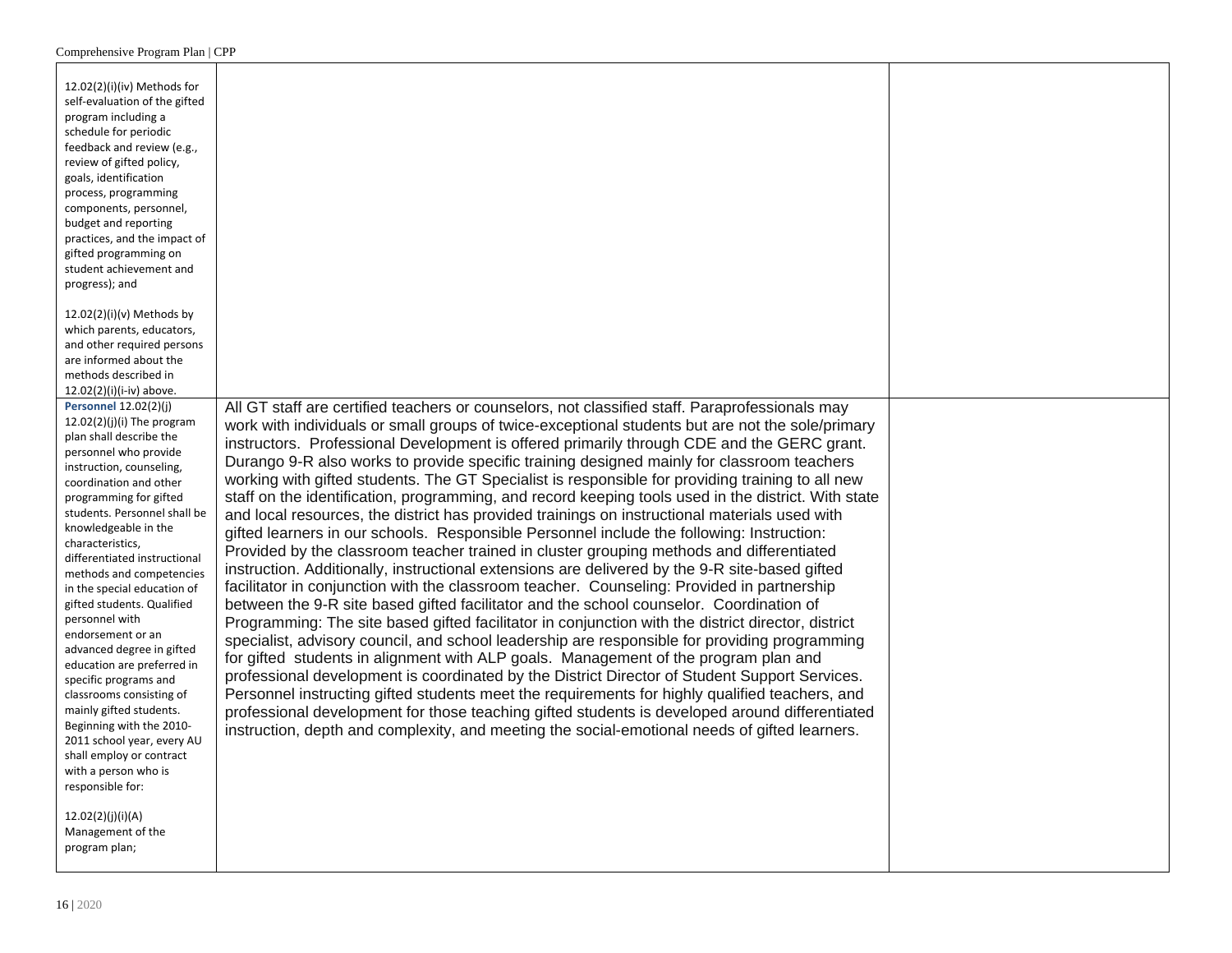| 12.02(2)(j)(i)(B) Professional |  |
|--------------------------------|--|
| development activities, the    |  |
| purposes of which are:         |  |
|                                |  |
| 12.02(2)(j)(i)(B)(I) To        |  |
| improve and enhance the        |  |
| skills, knowledge and          |  |
| expertise of teachers and      |  |
|                                |  |
| other personnel who            |  |
| provide instruction and        |  |
| other supportive services to   |  |
| gifted students; and           |  |
|                                |  |
| 12.02(2)(j)(i)(B)(II) To       |  |
| increase, to the extent        |  |
| practicable, the number of     |  |
| qualified personnel            |  |
| providing instruction to       |  |
| gifted students.               |  |
|                                |  |
| 12.02(2)(j)(ii) The AU shall   |  |
| make good faith effort to      |  |
| hire and retain on at least a  |  |
| halftime basis one qualified   |  |
| person to administer and       |  |
| monitor the                    |  |
| implementation of the AU's     |  |
| gifted program.                |  |
|                                |  |
| 12.02(2)(j)(iii)               |  |
| Administrative units should    |  |
| consider employing             |  |
| sufficient personnel for ALP   |  |
| writing and monitoring, and    |  |
| differentiated instruction     |  |
| for gifted students.           |  |
|                                |  |
| 12.02(2)(j)(iv)                |  |
| Administrative units should    |  |
| collaborate with universities  |  |
| and colleges for the           |  |
| development of qualified       |  |
|                                |  |
| personnel.                     |  |
|                                |  |
| 12.02(2)(j)(v) Personnel       |  |
| responsible for the            |  |
| instruction and learning of    |  |
| gifted students in core        |  |
| academic areas must meet       |  |
| the requirements under         |  |
| federal law for highly         |  |
| qualified teachers.            |  |
|                                |  |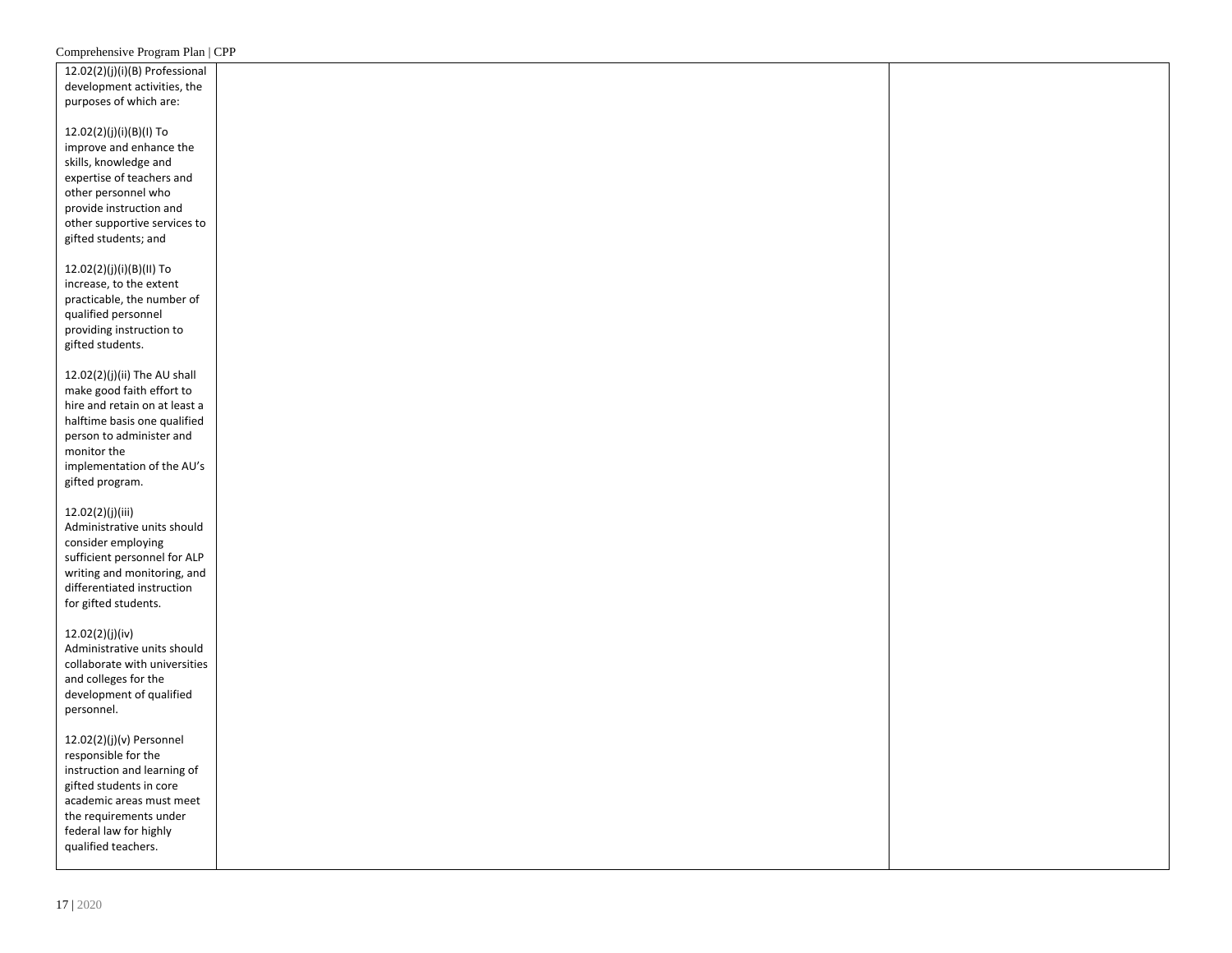| 12.02(2)(j)(vi)               |                                                                                                   |  |
|-------------------------------|---------------------------------------------------------------------------------------------------|--|
| Paraprofessionals may         |                                                                                                   |  |
| serve in supportive roles,    |                                                                                                   |  |
| but may not be the sole       |                                                                                                   |  |
| instructional provider, nor   |                                                                                                   |  |
| may such paraprofessionals    |                                                                                                   |  |
| be funded using state gifted  |                                                                                                   |  |
|                               |                                                                                                   |  |
| education funds.              |                                                                                                   |  |
|                               |                                                                                                   |  |
| 12.02(2)(j)(vii) The program  |                                                                                                   |  |
| plan shall also indicate the  |                                                                                                   |  |
| content of and means by       |                                                                                                   |  |
| which the AU supports the     |                                                                                                   |  |
| acquisition and/or            |                                                                                                   |  |
| improvement of the            |                                                                                                   |  |
| knowledge and                 |                                                                                                   |  |
| competencies of personnel     |                                                                                                   |  |
| through appropriate           |                                                                                                   |  |
| professional development      |                                                                                                   |  |
| relating to the instruction,  |                                                                                                   |  |
| programming and               |                                                                                                   |  |
| counseling for gifted         |                                                                                                   |  |
| students. (e.g., induction    |                                                                                                   |  |
| and in-service programs,      |                                                                                                   |  |
| job-embedded training and     |                                                                                                   |  |
| coaching, gifted education    |                                                                                                   |  |
| workshops or institutes and   |                                                                                                   |  |
| college coursework). Key      |                                                                                                   |  |
| topics should include, but    |                                                                                                   |  |
| need not be limited to,       |                                                                                                   |  |
| gifted characteristics and    |                                                                                                   |  |
| myths, differentiated         |                                                                                                   |  |
| instruction, affective needs, |                                                                                                   |  |
| counseling, content           |                                                                                                   |  |
| instructional options and     |                                                                                                   |  |
| advanced curricular           |                                                                                                   |  |
|                               |                                                                                                   |  |
| strategies (e.g., higher      |                                                                                                   |  |
| order thinking strategies).   |                                                                                                   |  |
|                               |                                                                                                   |  |
| Budget 12.02(2)(k)            |                                                                                                   |  |
| 12.02(2)(k)(i) The AU shall   | Durango 9-R submits an annual budget to CDE. The budget includes spending for state funds         |  |
|                               | as well as AU funds. The majority of AU funds support gifted education personnel across the       |  |
| include in the annual plan a  | district. State funds are used in allowable categories, with the majority spent in curricular and |  |
| budget for gifted education   | testing materials to support GT students, staffing for GT personnel, and professional             |  |
| which reflects the            | development.                                                                                      |  |
| collaborative efforts of the  |                                                                                                   |  |
| AU and cost of                |                                                                                                   |  |
| implementing the program      |                                                                                                   |  |
| elements and the student      |                                                                                                   |  |
| goals stated in the annual    |                                                                                                   |  |
| comprehensive program         |                                                                                                   |  |
| plan. The budget shall detail |                                                                                                   |  |
| the funding committed by      |                                                                                                   |  |
| the AU and funding            |                                                                                                   |  |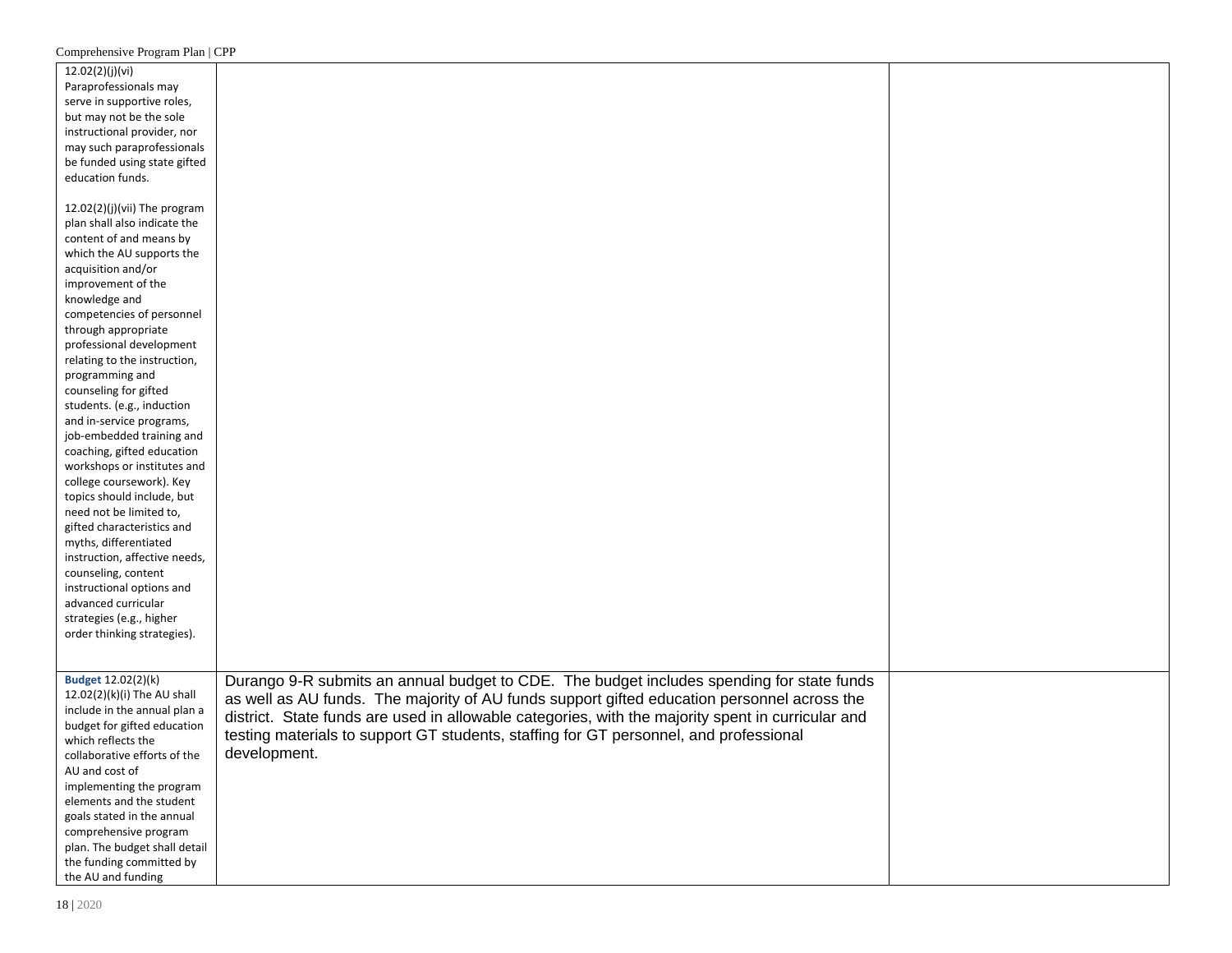| requested from the                                  |  |
|-----------------------------------------------------|--|
| Department. Funding                                 |  |
| committed by the AU shall                           |  |
| be an amount determined                             |  |
| by the AU to contribute                             |  |
| towards the AU's gifted                             |  |
|                                                     |  |
| student education program                           |  |
| described in the AU's                               |  |
| program plan. Funds                                 |  |
| requested from the                                  |  |
| Department may be used                              |  |
| for:                                                |  |
|                                                     |  |
| 12.02(2)(k)(i)(A) Salaries for                      |  |
| appropriately licensed and                          |  |
| endorsed personnel                                  |  |
| primarily serving gifted                            |  |
| students (e.g., gifted                              |  |
| education directors,                                |  |
| coordinators, resource                              |  |
| teachers, counselors and                            |  |
| teachers of gifted                                  |  |
| classrooms);                                        |  |
|                                                     |  |
| 12.02(2)(k)(i)(B)                                   |  |
| Professional development                            |  |
| and training relating to                            |  |
| gifted education;                                   |  |
|                                                     |  |
| 12.02(2)(k)(i)(C)                                   |  |
| Programming options and                             |  |
| school counseling or                                |  |
| affective guidance specific                         |  |
| to gifted students and their                        |  |
| ALPs;                                               |  |
|                                                     |  |
| 12.02(2)(k)(i)(D) Materials                         |  |
| used in instructional                               |  |
| programming for gifted                              |  |
| education; and                                      |  |
| 12.02(2)(k)(i)(E)                                   |  |
|                                                     |  |
| Administrative costs<br>(classified or grant fiscal |  |
| staff), technology, and                             |  |
|                                                     |  |
| equipment necessary for                             |  |
| the education of gifted                             |  |
| students up to ten percent                          |  |
| for any one of these limited                        |  |
| expenditures, and, not to                           |  |
| collectively exceed twenty                          |  |
| percent of the total amount                         |  |
| requested from the                                  |  |
| Department.                                         |  |
|                                                     |  |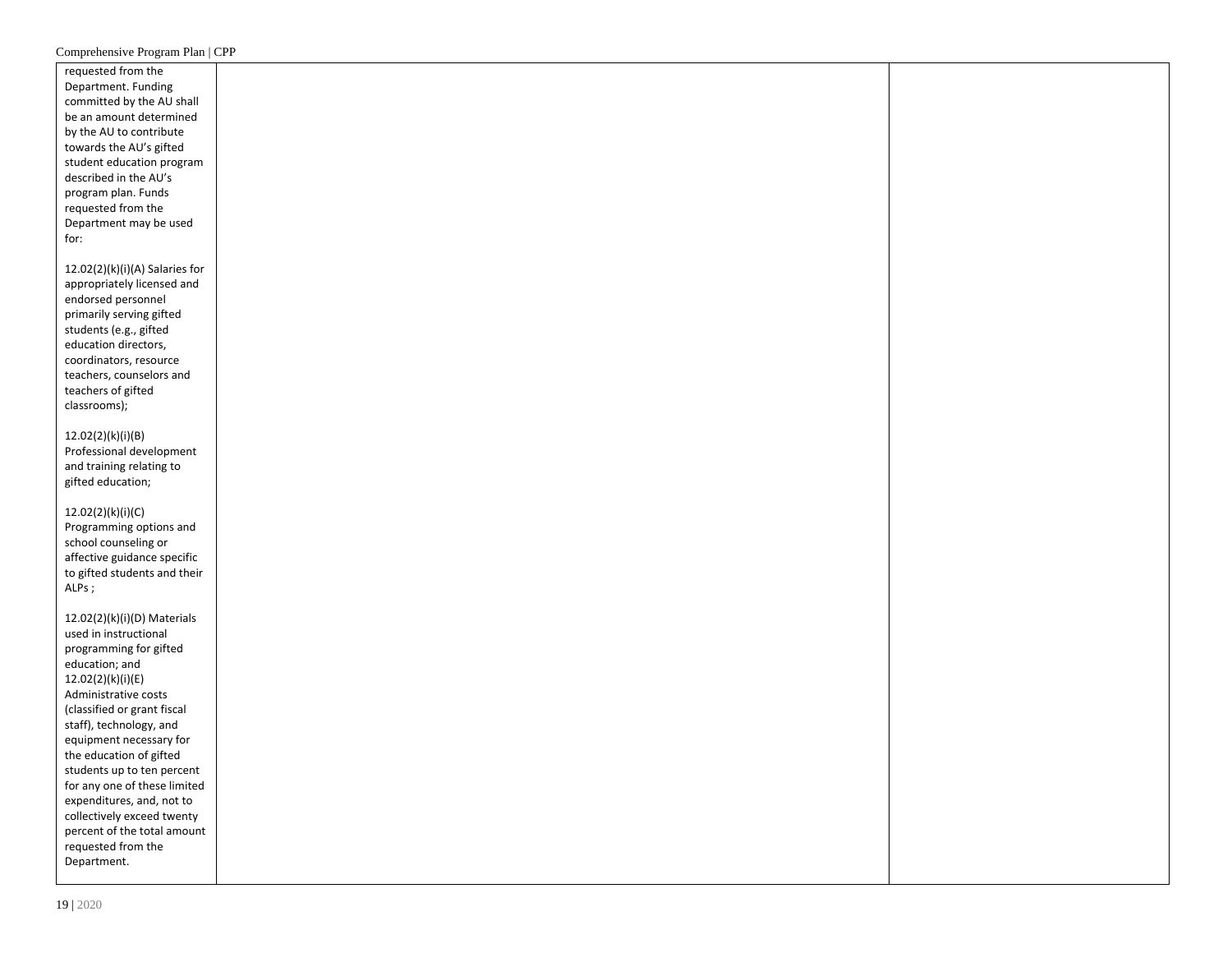| 12.02(2)(k)(ii)               |                                                                                           |  |
|-------------------------------|-------------------------------------------------------------------------------------------|--|
| Administrative units may      |                                                                                           |  |
| contract with other AUs to    |                                                                                           |  |
| establish and maintain        |                                                                                           |  |
| gifted student programs       |                                                                                           |  |
| (e.g., art, music, online     |                                                                                           |  |
| coursework, and               |                                                                                           |  |
| counseling) for the           |                                                                                           |  |
| education of gifted children, |                                                                                           |  |
| sharing costs of student      |                                                                                           |  |
| programing in accordance      |                                                                                           |  |
| with terms of a contract.     |                                                                                           |  |
| This action is optional based |                                                                                           |  |
| upon available AU             |                                                                                           |  |
| resources, and subject to     |                                                                                           |  |
| AU discretion. An AU with     |                                                                                           |  |
| less than six children who    |                                                                                           |  |
| need a particular program     |                                                                                           |  |
| may purchase services from    |                                                                                           |  |
| one or more AUs that          |                                                                                           |  |
| provide the appropriate       |                                                                                           |  |
| gifted education program      |                                                                                           |  |
| for individual or groups of   |                                                                                           |  |
| gifted students. Gifted       |                                                                                           |  |
| education personnel in        |                                                                                           |  |
| these AUs shall collaborate   |                                                                                           |  |
| on the content and            |                                                                                           |  |
| monitoring of such            |                                                                                           |  |
| contracts.                    |                                                                                           |  |
| Record Keeping 12.05(1)       | You may simply check "yes" if you follow these procedures. If you do not, please explain. |  |
| Financial records shall be    |                                                                                           |  |
| kept in accordance with       | $\checkmark$ Yes                                                                          |  |
| generally accepted            |                                                                                           |  |
| principles of governmental    |                                                                                           |  |
| accounting. Recommended       |                                                                                           |  |
| accounting principles are     |                                                                                           |  |
| listed in the Financial       |                                                                                           |  |
| Policies and Procedures       |                                                                                           |  |
| Handbook.                     |                                                                                           |  |
|                               |                                                                                           |  |
| 12.05(2) Inventory            |                                                                                           |  |
| An inventory shall be         |                                                                                           |  |
| maintained of all             |                                                                                           |  |
| equipment for which           |                                                                                           |  |
| funding was received. These   |                                                                                           |  |
| records shall be maintained   |                                                                                           |  |
| throughout the useful life of |                                                                                           |  |
| the equipment.                |                                                                                           |  |
|                               |                                                                                           |  |
| 12.05(3) Student Education    |                                                                                           |  |
| <b>Records</b>                |                                                                                           |  |
| The ALP documents shall be    |                                                                                           |  |
| part of the student's         |                                                                                           |  |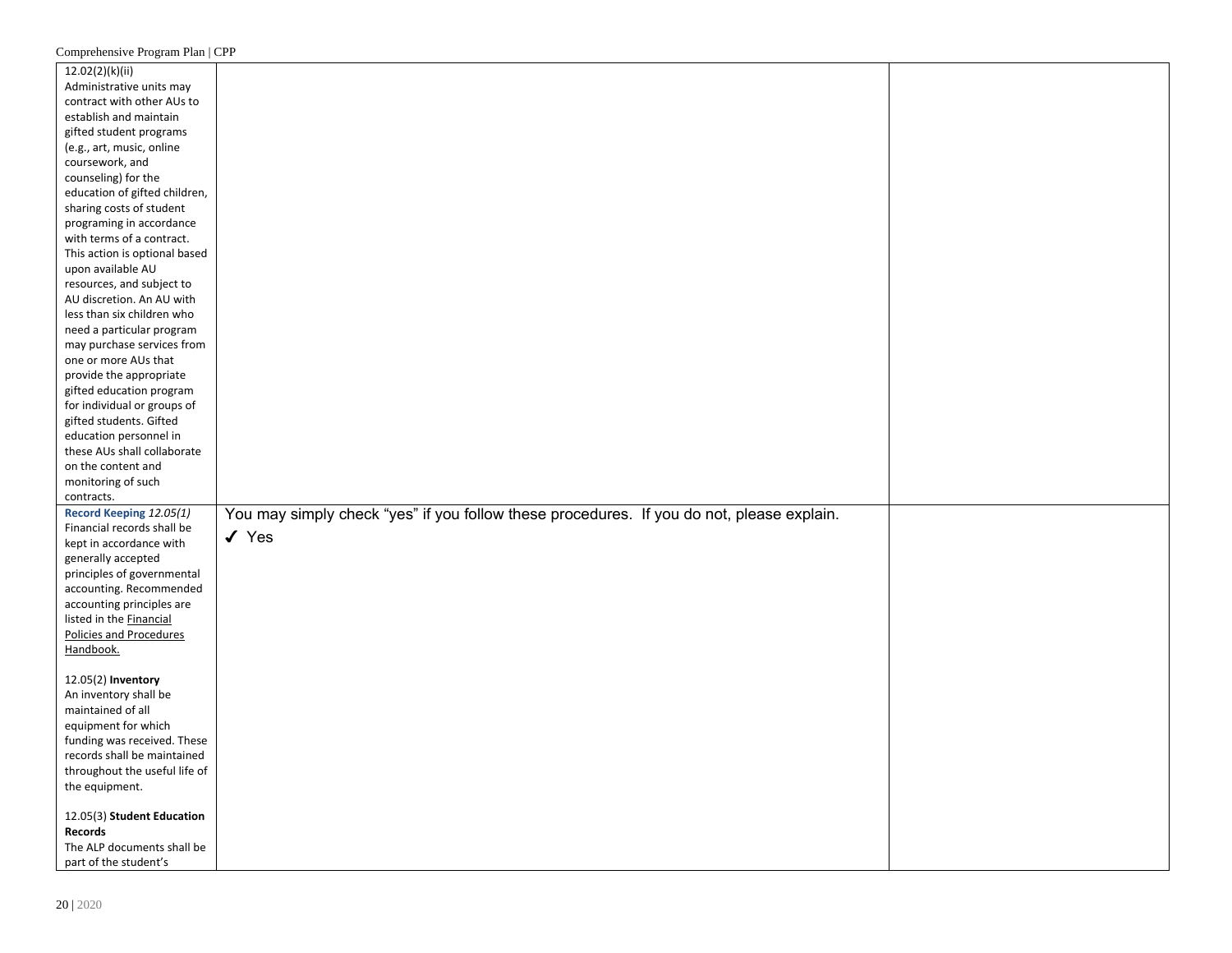| cumulative education             |                                                                                                |  |
|----------------------------------|------------------------------------------------------------------------------------------------|--|
| record.                          |                                                                                                |  |
|                                  |                                                                                                |  |
| 12.05(4) Confidentiality of      |                                                                                                |  |
| <b>Student Education Records</b> |                                                                                                |  |
| Individually identifiable        |                                                                                                |  |
| records of students              |                                                                                                |  |
| referred, assessed,              |                                                                                                |  |
| evaluated, and/or served         |                                                                                                |  |
|                                  |                                                                                                |  |
| through programming for          |                                                                                                |  |
| gifted and talented              |                                                                                                |  |
| students in any AU shall be      |                                                                                                |  |
| held to be confidential and      |                                                                                                |  |
| protected in accordance          |                                                                                                |  |
| with applicable federal and      |                                                                                                |  |
| state laws and regulations.      |                                                                                                |  |
| Student records that are         |                                                                                                |  |
| collected and/or stored          |                                                                                                |  |
| electronically shall be held     |                                                                                                |  |
| to current state law and         |                                                                                                |  |
| FERPA regulations                |                                                                                                |  |
| governing the protection of      |                                                                                                |  |
| personally identifiable          |                                                                                                |  |
| information and the privacy      |                                                                                                |  |
| interests of students.           |                                                                                                |  |
|                                  |                                                                                                |  |
| 12.05(5) Maintenance and         |                                                                                                |  |
| <b>Destruction of Student</b>    |                                                                                                |  |
| <b>Education Records</b>         |                                                                                                |  |
| Gifted student education         |                                                                                                |  |
|                                  |                                                                                                |  |
| records and ALPs shall be        |                                                                                                |  |
| maintained, retained and         |                                                                                                |  |
| destroyed consistent with        |                                                                                                |  |
| the ongoing system of            |                                                                                                |  |
| student record keeping           |                                                                                                |  |
| established in the AU,           |                                                                                                |  |
| including its member             |                                                                                                |  |
| districts or the Charter         |                                                                                                |  |
| School Institute for student     |                                                                                                |  |
| records, preschool (if           |                                                                                                |  |
| applicable) through grade        |                                                                                                |  |
| 12.                              |                                                                                                |  |
| <b>Procedures for</b>            | The Durango 9-R Procedure for Disagreement is posted online. Parents begin the process         |  |
| Disagreement 12.06               | with the teacher, move to the principal, the GT Administrator, the Director of Student Support |  |
| The program plan shall           |                                                                                                |  |
| describe procedures for          | Services, and finally the Superintendent. The disagreement moves up the ladder until it is     |  |
| resolving disagreements          | resolved.                                                                                      |  |
| with parents/guardians, or       |                                                                                                |  |
| students in regard to            | Parents may appeal a decision by asking for the reconsideration of the results of any part of  |  |
| identification,                  |                                                                                                |  |
| programming, and ALPs.           | the identification process which would include the following: screening procedure or           |  |
|                                  | assessment instrument (which results in identification); the scheduling of children for        |  |
| The procedures for               | assessment; the placement of a student in any program; receipt of services; and ALP            |  |
| resolving disagreements          |                                                                                                |  |
| shall include, but need not      |                                                                                                |  |